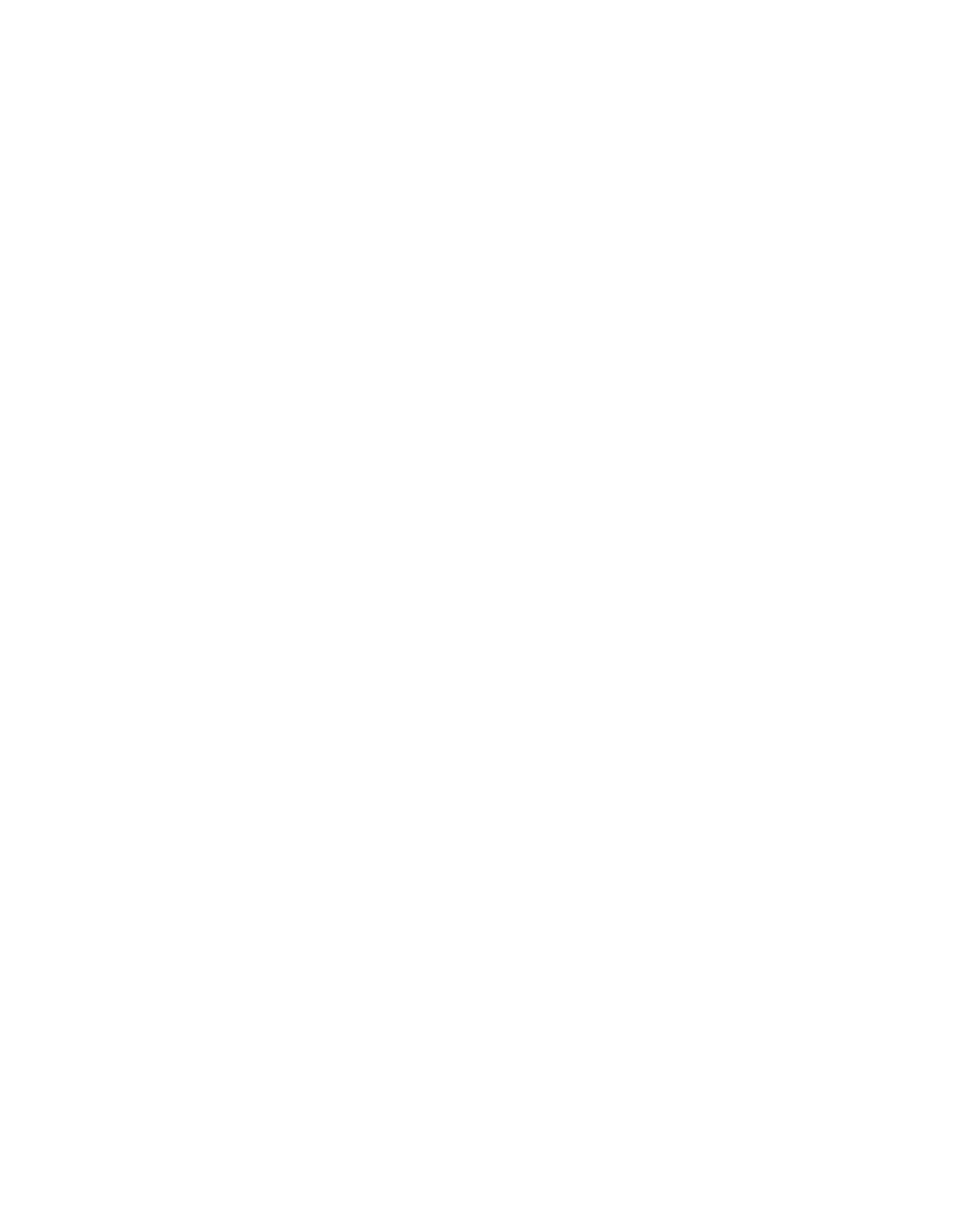

# **Table of Contents**

|                                                                                | Page |
|--------------------------------------------------------------------------------|------|
|                                                                                |      |
| Purpose of this Alternatives Analysis/Draft Environmental Impact StatementES-1 |      |
|                                                                                |      |
|                                                                                |      |
|                                                                                |      |
|                                                                                |      |
|                                                                                |      |
|                                                                                |      |
|                                                                                |      |
|                                                                                |      |
|                                                                                |      |
|                                                                                |      |
|                                                                                |      |
|                                                                                |      |
|                                                                                |      |
|                                                                                |      |
|                                                                                |      |
|                                                                                |      |
|                                                                                |      |
|                                                                                |      |
|                                                                                |      |
|                                                                                |      |
|                                                                                |      |
|                                                                                |      |
| Soils                                                                          |      |
|                                                                                |      |
|                                                                                |      |
|                                                                                |      |
|                                                                                |      |
|                                                                                |      |
|                                                                                |      |
|                                                                                |      |
|                                                                                |      |
|                                                                                |      |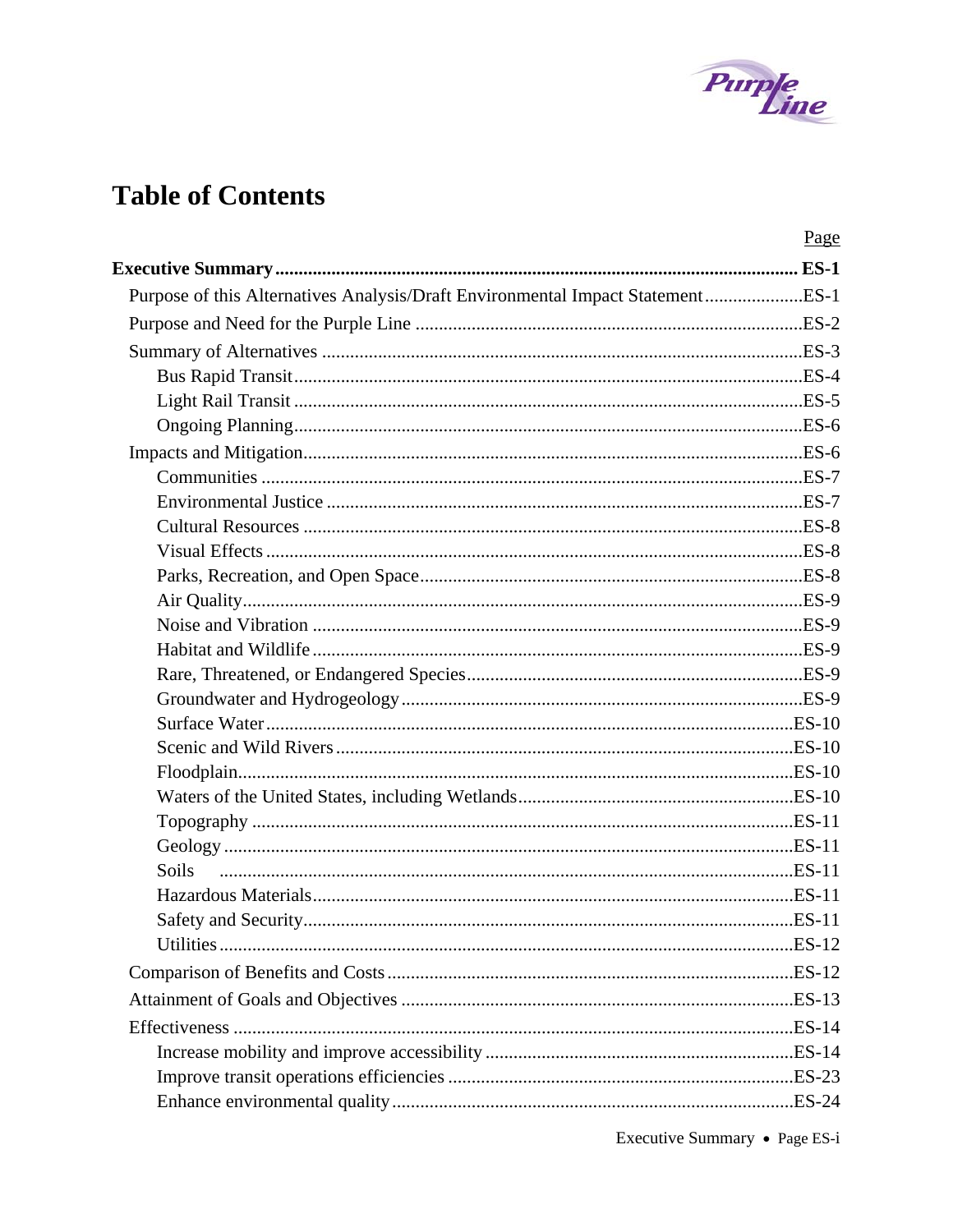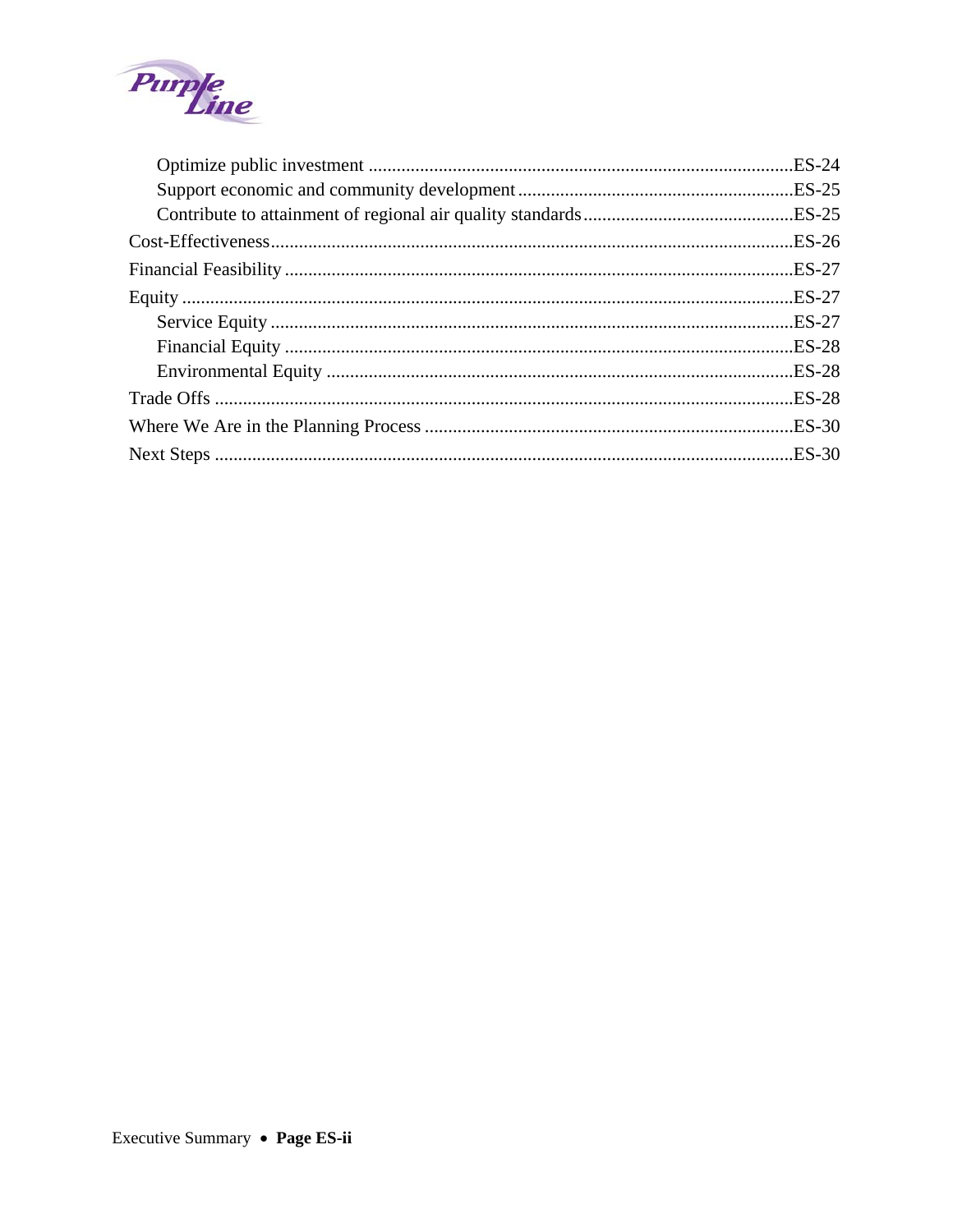

# <span id="page-4-0"></span>**Executive Summary**

The Purple Line is a 16-mile rapid transitway extending from Bethesda in Montgomery County to New Carrollton in Prince George's County, proposed by the Maryland Transit Administration (MTA). It would provide direct connections to the Metrorail Red, Green, and Orange Lines; at Bethesda, Silver Spring, College Park, and New Carrollton. The Purple Line would also connect to MARC, Amtrak, and local bus services. In addition to providing connections to other transit services, the Purple Line would connect the major activity centers in the corridor. The alternatives under consideration include the No Build Alternative, the Transportation Systems Management (TSM) alternative, and six Build alternatives. The Build alternatives include three using bus rapid transit (BRT) technology and three using light rail transit (LRT) technology. The project would be designed and constructed in a manner that minimizes adverse effects on the environment and maximizes benefits to the communities.

This Executive Summary presents the major elements and findings of the study and includes a brief comparison of potential environmental effects of each alternative under consideration. A discussion of the next steps in the planning process for the Purple Line is also included.

# **Purpose of this Alternatives Analysis/Draft Environmental Impact Statement**

The Alternatives Analysis/Draft Environmental Impact Statement (AA/DEIS) compares the potential transportation and environmental impacts, costs, and benefits of the No Build, TSM, and Build alternatives under consideration.

The AA/DEIS summarizes the detailed technical data contained in the Technical Reports, incorporates that information by reference, and provides the information necessary to make an informed decision. A CD containing the AA/DEIS and the supporting Technical Reports, including methodologies and assumptions that provided the basis for the technical analyses and findings summarized in the AA/DEIS is attached to the printed version of the AA/DEIS document as well as to this stand alone version of the Executive Summary.

Both the AA/DEIS and the Technical Reports, are available on the project website, [www.purplelinemd.com.](http://www.purplelinemd.com/)

Printed copies of the AA/DEIS and supporting Technical Reports are available for public review at selected public libraries, Maryland-National Capital Park and Planning Commission offices in Montgomery and Prince George's County, Silver Spring Regional Services Center, and Maryland Department of Transportation Regional Office in New Carrollton, and (upon request) at the MTA offices located at 6 St. Paul Street,  $9<sup>th</sup>$  Floor, Baltimore, Maryland 21202. Any person with special needs, such as English language assistance or Braille, should contact the MTA for assistance.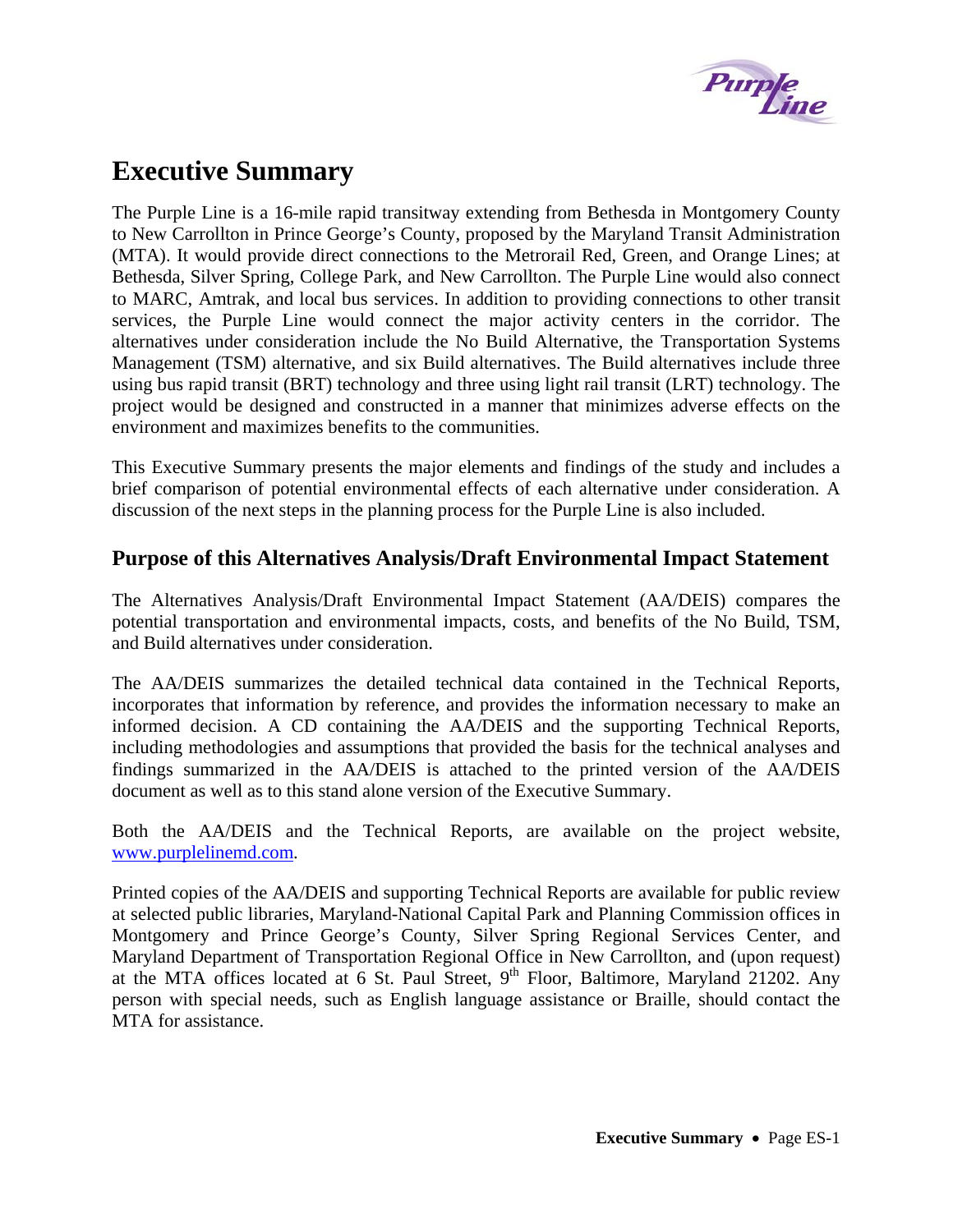<span id="page-5-0"></span>

# **Purpose and Need for the Purple Line**

The purpose of the Purple Line is to address mobility and accessibility issues in the corridor between Bethesda and New Carrollton.

The project proposes to increase transportation choices for people living and working in the region; improve the quality of the existing transportation system; support local plans for economic development, community revitalization, and transit oriented development; improve system efficiency and intermodal connectivity; and help the region address air quality issues.

Improvements to the transportation system in the corridor would help address the following transportation challenges:

- Increasing congestion on the roadway system
- Slow and unreliable transit travel times due to the congested roadway system
- Limited travel mode options for east-west travel
- Degraded mobility and accessibility between activity centers, employment hubs, and residential areas

#### **Purpose and Need for Project**

The purpose of the proposed project is to provide faster, more direct and more Purple Line corridor, which would connect the four major activity centers, including the Metrorail services located there, to each other, and with the communities located between them. The existing and expected future roadway congestion in the corridor will have an increasingly detrimental effect on the travel times and reliability of east-west bus transit services in the corridor. The proposed Purple Line corridor transit improvements are intended to improve travel times and reliability by providing more direct services that will operate on dedicated and exclusive lanes and guideways.

• Degraded transit accessibility to the larger metropolitan region due to inferior connections to radial Metrorail lines and to other rail and bus services

The Purple Line would increase mobility and improve access to jobs, recreation, and shopping for those traveling to, from, or within the corridor. The Purple Line will improve transit efficiencies linking multiple north-south routes with a convenient east-west connection and direct links to major activity centers.

A number of areas in the corridor are pursuing economic and community revitalization. Some of these areas are already the focus of economic incentive programs by local governments, and a substantial improvement in the quality of transit services has been identified by local planning agencies as a key factor in the success of these efforts.

Poor air quality affects the health of residents as well as the availability of federal funding assistance for transportation investments throughout the region. Almost half of the emissions that cause ozone in the region come from cars, trucks, and buses; and motor vehicle emission burdens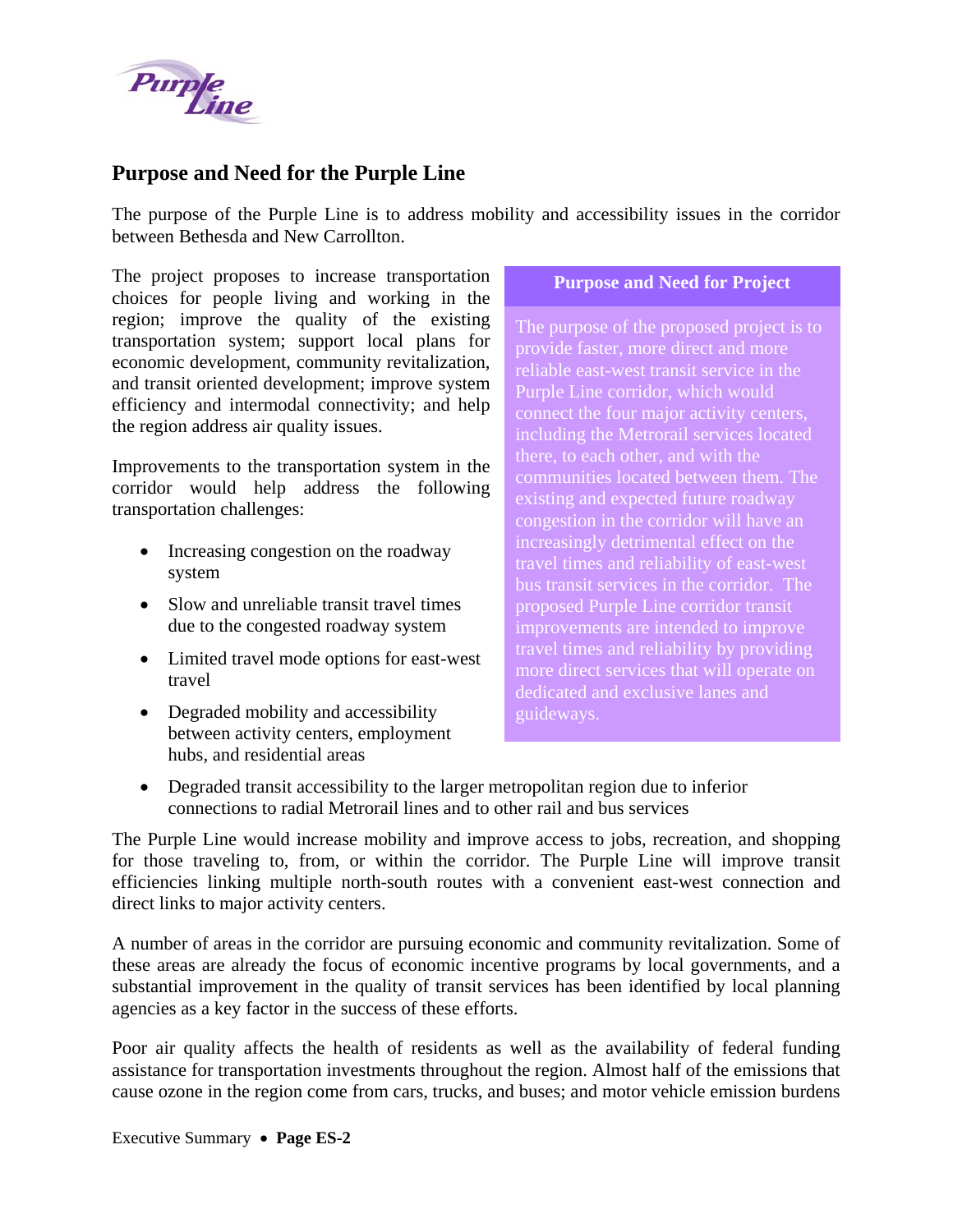

<span id="page-6-0"></span>are projected to increase substantially by 2030. The Purple Line would provide an alternative to automobile usage for those who work and live in the corridor, and thus could reduce the level of emissions from other vehicles.

Transit investments are very large capital and operating expenditures. It is clearly fiscally sensible to maximize the value of those investments by creating a system that will attract more riders by providing a reliable service that offers travel time comparable to or better than the automobile, and provide connectivity to other transit services.



# **Project Area**

# **Summary of Alternatives**

The AA/DEIS evaluates a No Build Alternative, a Transportation Systems Management (TSM) Alternative, and six Build alternatives. A range of Build alternatives has been examined, from modest investments in shared-use roadways, to major investments in a dedicated guideway, grade-separated where necessary, to determine which alternative achieves the greatest mobility and related benefits, balanced against costs and impacts on communities and the environment.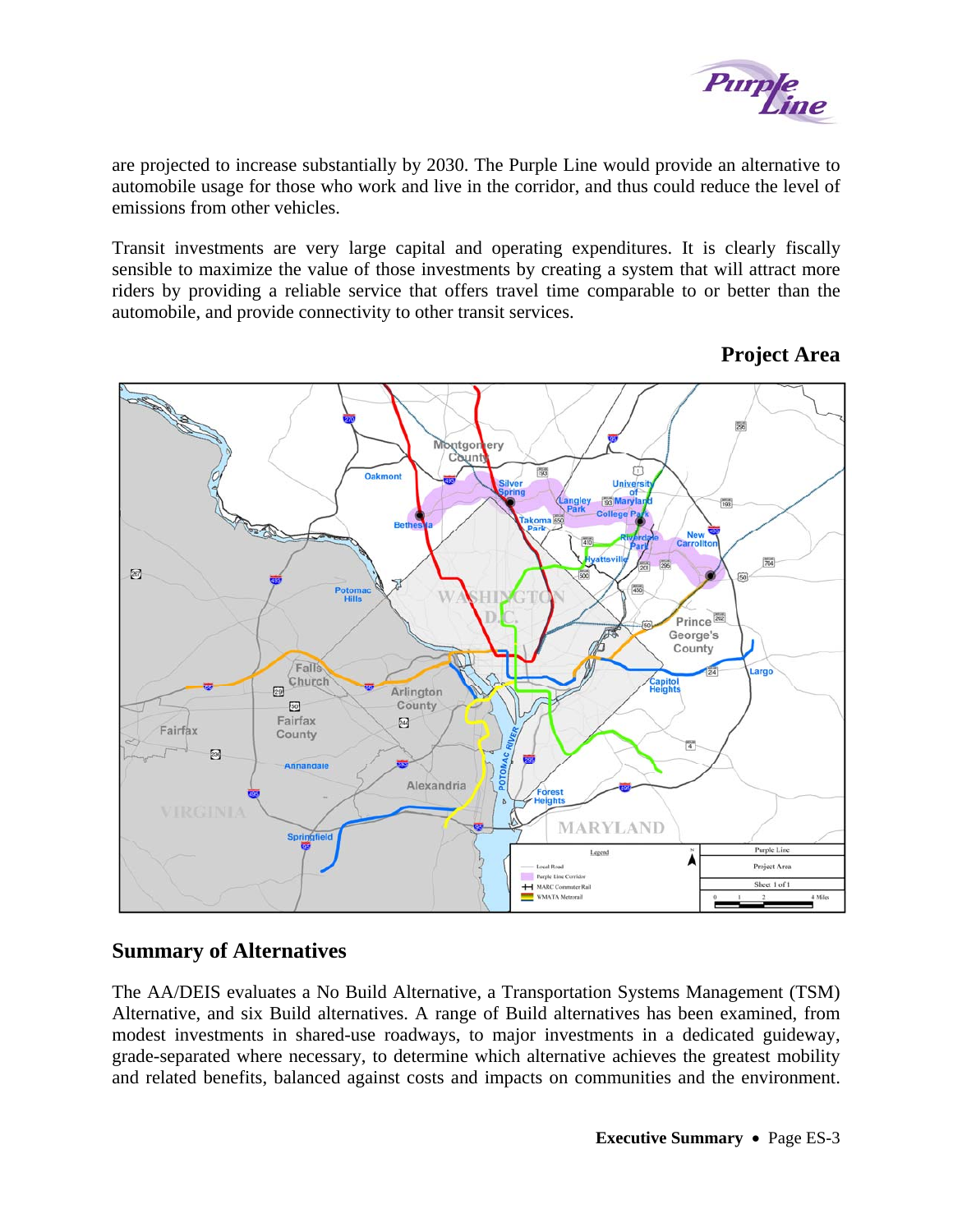<span id="page-7-0"></span>

Two modes, BRT and LRT, were identified during the public scoping process as the most appropriate for this project.

The No Build Alternative assumes that no new improvements would be made to the transportation system in the corridor, other than those that are currently in local and regional transportation plans and for which funding for implementation by 2030 has been planned. Thus it consists of the transit service levels, highway networks, traffic volumes, forecasted demographics for the horizon year of 2030 and planned transportation projects that are assumed in the Constrained Long Range Plan of the Metropolitan Washington Council of Governments.

The TSM Alternative would include improved bus service in the corridor, a new through-route from Bethesda to New Carrollton replacing the existing WMATA J4 route, and overlaying service on portions of the WMATA F4/F6 routes between College Park and New Carrollton. A combination of limited stops and selected intersection and signal improvement strategies would be the core of service improvements. Standard buses would be used.

The TSM and all of the Build alternatives extend the full length between the Bethesda Metro Station and the New Carrollton Metro Station. The intent is that these alternatives, while all serving the same markets and providing improvements in the quality of the transit service through improved operating speeds and reliability, vary in the type of running way (shared, dedicated, or exclusive) and amounts of grade separation (tunnel or aerial structure).

# **Bus Rapid Transit BRT** on Wayne Avenue

BRT is a versatile, rubber-tired rapid transit mode that combines stations, vehicles, services, and guideway into an integrated system with a strong positive image and identity. BRT's system of facilities, services, and amenities collectively improve the travel time, reliability, and identity of traditional bus transit. BRT can operate on existing roads or on a separate guideway or busway. BRT stations are similar to those of a rail transit system. Low, Medium, and High Investment BRT Alternatives are being evaluated.

Low Investment BRT would operate in the



corridor primarily on existing roadways in lanes shared with traffic. It would include some minimal amount of dedicated bus lanes or exclusive rights-of-way. This alternative would primarily use existing streets to avoid the cost of grade separation. It would incorporate signal, signage, and lane improvements such as queue jump lanes, in locations where such enhancements provide benefits and are appropriate to the larger transportation system. It would cross intersections at grade. This is the only alternative that would operate on Jones Bridge Road, directly serving the National Institutes of Health and the National Naval Medical Center at Rockville Pike and Jones Bridge Road.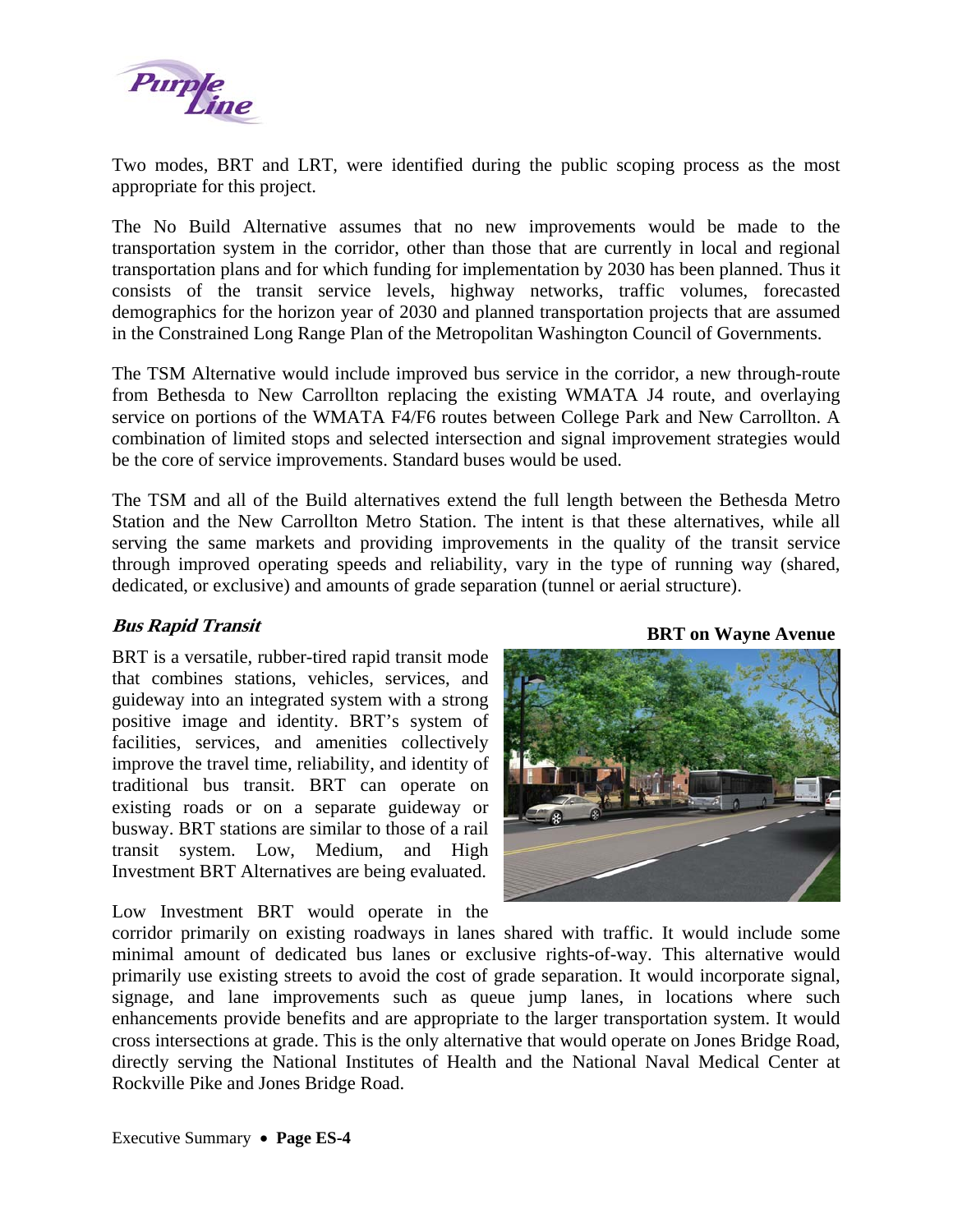

<span id="page-8-0"></span>The Medium and High Investment BRT would operate on the Georgetown Branch right-of-way and would include the construction of the Capital Crescent Trail between Bethesda and Silver Spring. Low Investment BRT would only operate on the Georgetown Branch right-of-way east of Jones Mill Road, and would include construction of the trail from that point east to the Silver Spring Transit Center.

Medium Investment BRT would operate in the corridor with a mix of shared lanes, dedicated bus lanes, and exclusive rights-of-way. This alternative uses these features where they provide maximum benefit relative to cost. Both Medium and High Investment BRT would operate in a counter-clockwise loop from the Georgetown Branch right-of-way onto Pearl Street, East West Highway, Old Georgetown Road, Edgemoor Lane, and Woodmont Avenue and from there onto the Georgetown Branch right-of-way under the Air Rights Building. The BRT stops at both the existing Bethesda Metro Station on Edgemoor Lane and at the new southern entrance to the Metro station under the Air Rights Building.

High Investment BRT would operate almost entirely in dedicated bus lanes and exclusive rightsof-way. It includes aerial structures and tunnels in areas of congestion to provide faster and more reliable service. Wherever there were measurable benefits and physical opportunity, the BRT would be separated from existing traffic. Tunnels would be used in Silver Spring, the University of Maryland, and between River Road and East West Highway in Riverdale Park. Crossings of most of the major radial roadways would be either on bridges or in underpasses.

# **Light Rail Transit**

LRT is an electric railway system characterized by its ability to operate single cars or short trains along rights-of-way at ground level, on aerial structures, and in tunnels. LRT can operate in mixed traffic or in a separate right-of-way. Similar to BRT, Low, Medium, and High Investment Alternatives are being evaluated. Because of the operational limitations of LRT on steep grades, some portions of all three LRT alternatives would be in tunnel.

All LRT alternatives would operate on the Georgetown Branch right-of-way and would include the construction of the Capital Crescent Trail between Bethesda and Silver Spring.

Low Investment LRT would be primarily an at-grade rail line. It could operate in shared lanes for much of the alignment with minimal use of tunnels or aerial bridges and dedicated lanes. Tunnels and aerial structures



**LRT on Wayne Avenue**

would only be used where the topography results in grades too steep for LRT operations.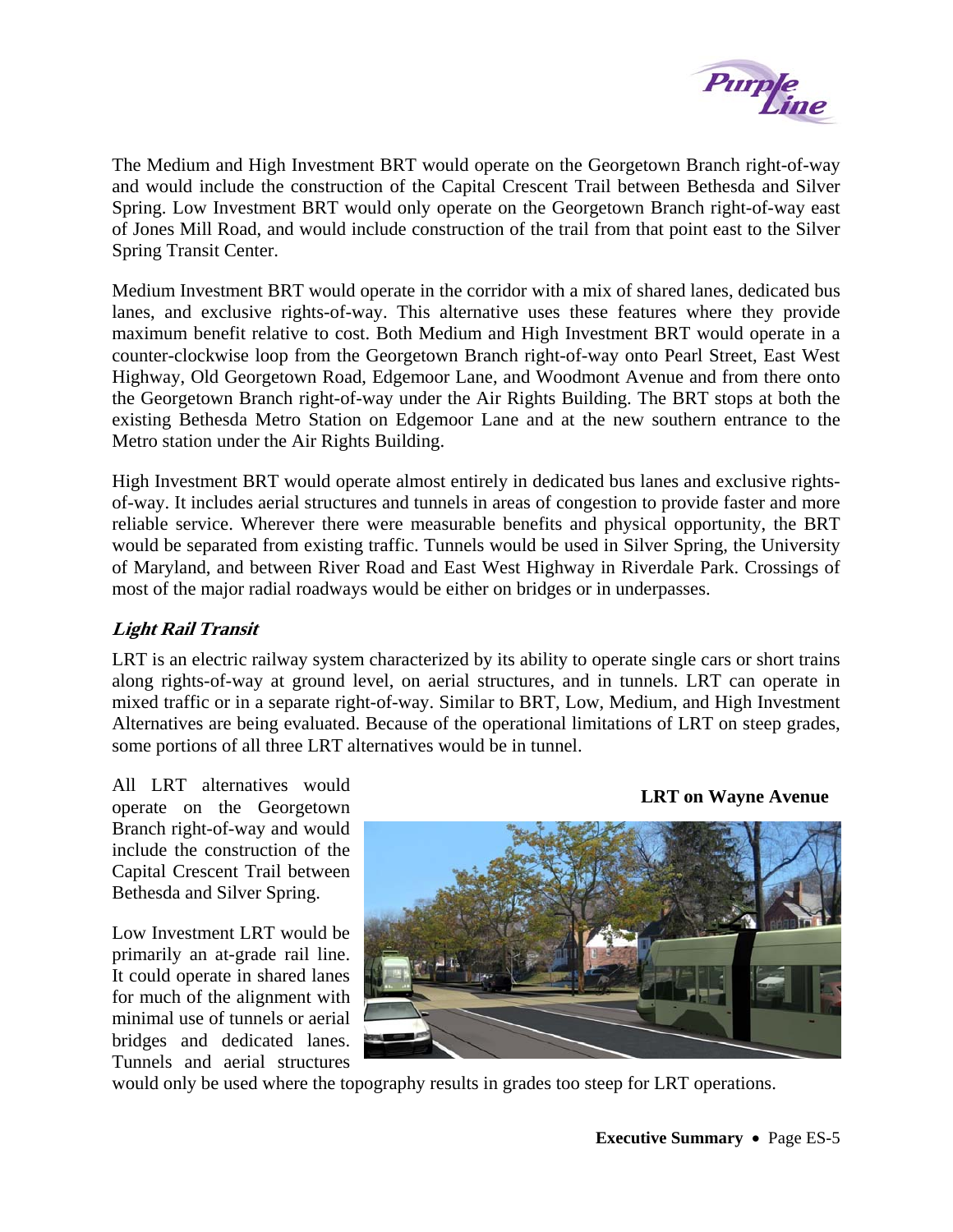<span id="page-9-0"></span>

Medium Investment LRT would be in dedicated or exclusive lanes where possible or most beneficial, with some key areas grade-separated. The Medium Investment LRT is generally the same as Low Investment LRT from Bethesda to the CSX corridor, except that the alignment would cross over Connecticut Avenue on an aerial structure.

High Investment LRT would operate almost entirely in exclusive lanes. Portions of the alignment would be grade-separated, either on aerial structures or in tunnel. This alternative would be the same as the High Investment BRT Alternative, except for the Bethesda terminus where the alignment would begin just west of the tunnel under the Air Rights building and would not include the loop through downtown Bethesda. The western terminal station would be the Bethesda Metro Station with a connection to the southern end of the existing Metro Station platform. The hiker-biker trail would follow the alignment through the tunnel under the Air Rights building. Because of physical constraints, the trail would be elevated above the westbound tracks. The trail would return to grade as it approaches Woodmont Avenue.

East of the Silver Spring Transit Center all LRT Alternatives would operate on existing roadways or in tunnels. The amount of tunnel and exclusive or dedicated runningway would increase with the higher levels of investment.

Because of steep grades all LRT alternatives would be in tunnel from Wayne Avenue east of Manchester Road to Arliss Street, and all would pass under Adelphi Road at University Boulevard. The only exception to this is the Silver Spring/Thayer design option which does not use Wayne Avenue.

# **Ongoing Planning**

The AA/DEIS presents a record of the planning for the Purple Line up to the current time; however, interaction with local communities, agencies, and other stakeholders continues, and ongoing studies may refine aspects of the alternatives, including possible additional design options. Two segments of the corridor under active study are the University of Maryland and the area east of downtown Silver Spring. Coordination with stakeholders will continue throughout the planning process and could modify aspects of the alternatives considered during the selection of the Locally Preferred Alternative. While six end-to-end alternatives have been defined and evaluated for the project, the ultimately selected Locally Preferred Alternative could be composed of an assortment of segments from alternatives at different levels of investment. Detailed descriptions of the alternatives are presented in the AA/DEIS.

# **Impacts and Mitigation**

All transportation projects have the potential to cause direct, indirect, or cumulative impacts to the social and natural environments. The Purple Line is anticipated to have beneficial impacts related to increased mobility and improved access to activity centers along the corridor, and minimal adverse impacts primarily related to potential noise and visual effects to communities. Findings of the analysis of impacts conducted on environmental features in the corridor are briefly summarized below.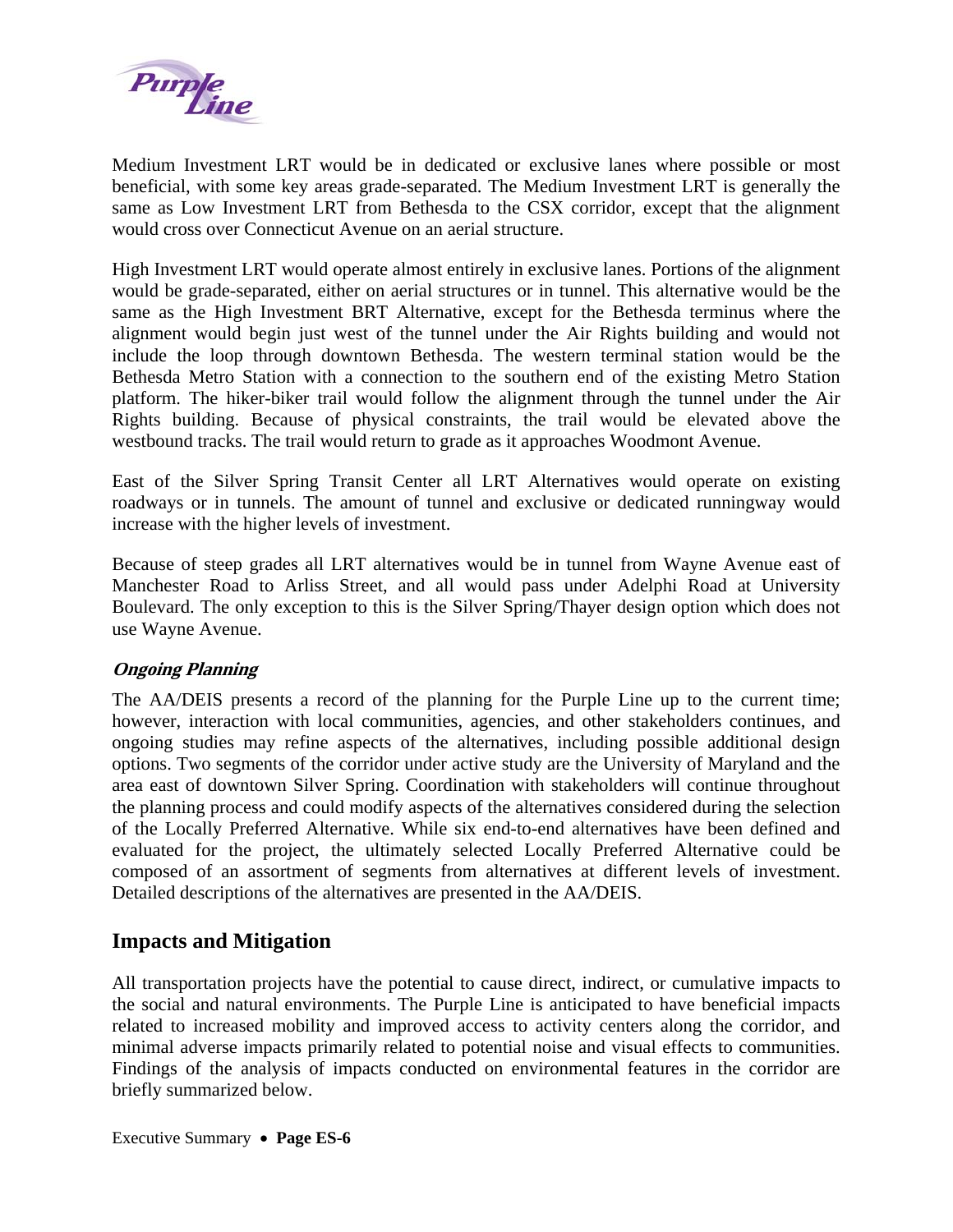

## <span id="page-10-0"></span>**Communities**

Community effects considered include residential property displacements and acquisition, access, mobility, parking, community cohesion, visual effects, community facilities, and noise.

The No Build and TSM Alternatives would not require property acquisitions. The Build alternatives would require between 3 and 12 residential properties, depending on the Alternative. Strip takes along some segments of the alignments would be required under each of the Build alternatives.

The TSM and Build alternatives would improve mobility and access for all of the communities, including access to community facilities.

There no impacts to public parking anticipated as a result of the No Build and TSM Alternatives, although increased traffic volumes in the future may result in the reduction or elimination of parking on the increasingly congested roadways. Each of the Build alternatives is anticipated to require expanded restrictions to public parking in some locations and elimination of some public on-street parking spaces.

The No Build and TSM Alternatives would not affect neighborhood cohesion. Increasing traffic levels resulting from increases in population and economic development independent of the Purple Line may adversely impact neighborhoods. The only place the Purple Line would affect community cohesion is along the Georgetown Branch right-of-way where the currently unrestricted crossing of the trail would be restricted to specific locations. This would occur under all the Build alternatives except Low Investment BRT.

## **Environmental Justice**

The adverse effects of the Build alternatives are not disproportionately borne by environmental justice populations.

The Purple Line benefits of improved mobility and accessibility to locations in the corridor and other transit service are largely a function of the station locations. The Purple Line station locations were selected based on the density of development, the presence of activity centers, the location of stops of other transit services to provide convenient transfers, and high levels of transit ridership. The stations are distributed along the corridor and serve all communities, including environmental justice communities. Therefore, environmental justice populations will not be denied the benefits of the Purple Line.

Full and fair access to meaningful involvement by low-income and minority populations in project planning and development is an important aspect of environmental justice. Participation by low-income and minority populations in the Purple Line decision-making process has been advanced by: expanded outreach to environmental justice communities; meetings with community leaders; city and county agency staff, and local elected officials; and the translation of project newsletters, fact sheets, and Open House announcement posters into Spanish.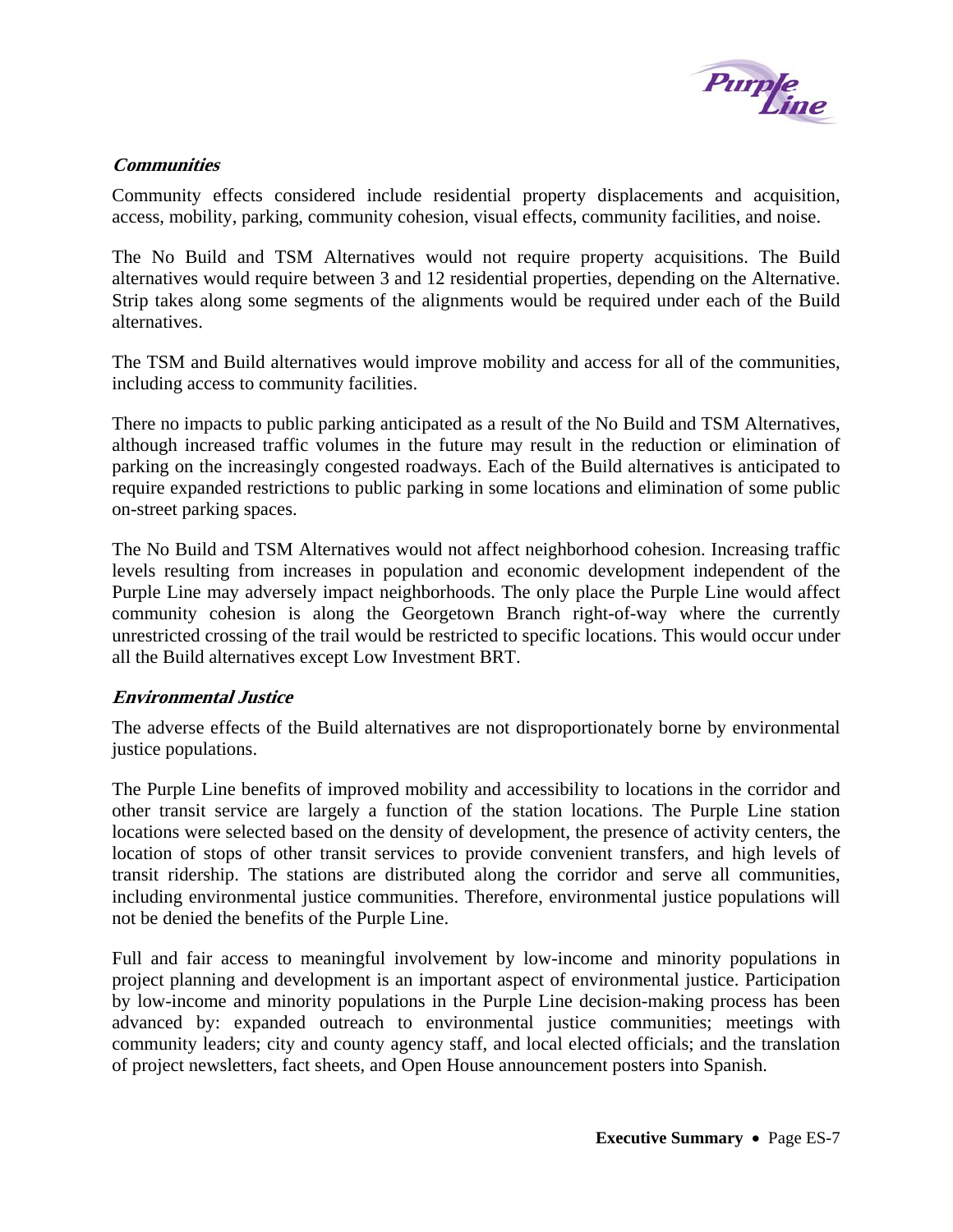<span id="page-11-0"></span>

## **Cultural Resources**

The Purple Line Build alternatives could adversely impact one eligible historic standing structure resource, and four archaeological sites. Should a Build Alternative be selected, a detailed analysis of impacts on cultural resources will be conducted. Avoidance and minimization will be considered wherever feasible. Should adverse effects occur an appropriate mitigation plan will be developed by the MTA in coordination with the Maryland Historical Trust and other consulting parties, as appropriate. The No Build and TSM Alternatives are not anticipated to impact cultural resources.

## **Visual Effects**

The No Build and TSM Alternatives are not anticipated to have visual effects. Visual impacts are not anticipated under the No Build and TSM Alternative. Visual impacts will occur under each of the Build alternatives. Primary visual impacts of concern are to those locations where transit is being introduced including along the Georgetown Branch right-of-way, on Thayer Avenue and Piney Branch Road for the Silver Spring/Thayer Avenue design option, and along the Preinkert/Chapel Drive design option through the University of Maryland campus. Mitigation measures would be made in coordination with local communities and jurisdictions should a Build Alternative be selected. Minimization and mitigation could include landscaping, fencing, or other screening such as earth berms, roadway surface treatments, use of existing poles or buildings to support the trolley wires or new signage, and architectural treatments of structures.

# **Parks, Recreation, and Open Space**

The No Build and TSM Alternatives are not anticipated to effect parks, recreations area, or open space. Of the 53 public parks, recreation, and open space areas in the corridor; eleven parks, five open space areas (schools) and five trails are anticipated to be impacted by a Build Alternative. Individual park impacts are all less than an acre. Total impacts to parks from the Build alternatives range from 8.77 acres for Medium Investment BRT (with the Preinkert/Chapel Drive design option) and 16.15 acres for Low Investment BRT. A majority of this acreage is open space or recreation areas on the University of Maryland campus. The University has plans to redevelop some of this acreage as part of their master plan. It is anticipated that these impacts would be minimized during later stages of the planning process.

The development of early resource inventories and conceptual engineering activities to keep the transit alignment within existing rights-of-way as much as possible, helped to avoid or minimize the impacts on many of the public parks and recreation areas in the corridor. The potential impacts are not expected to alter the use or function of the parks or impede access. The Purple Line would benefit park users by providing direct access to the parks by transit. Subsequent engineering activities would seek to further minimize impacts whenever practical. De minimis impacts on publicly-owned parks, recreation areas, and open space are defined as those that do not "adversely affect the activities, features and attributes" of the Section 4(f) resource. The MTA intends to pursue a finding of de minimis impact to the parks, recreation areas, and open spaces in the corridor that have potential impacts from the Build alternatives.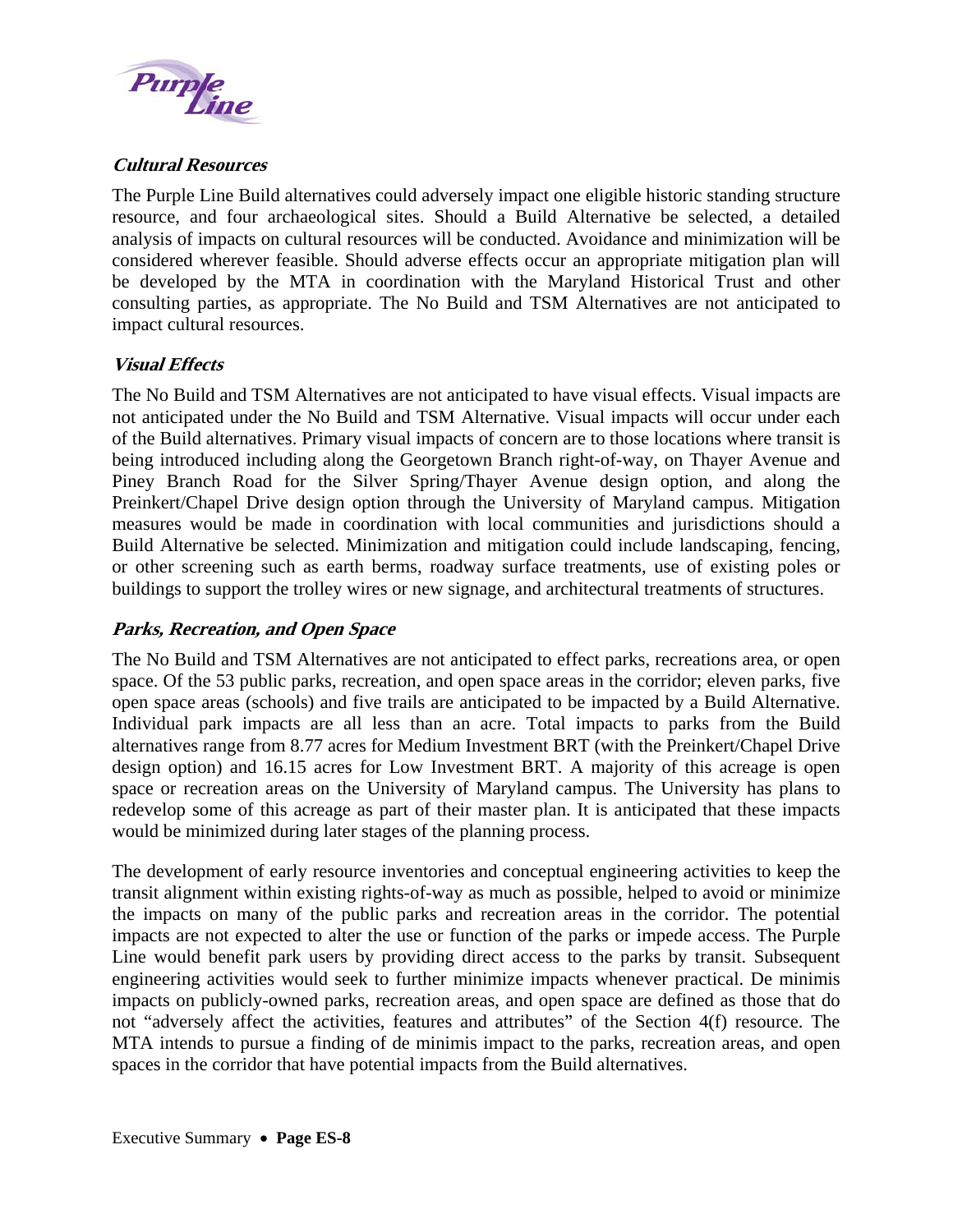

## <span id="page-12-0"></span>**Air Quality**

The Purple Line is not predicted to cause or exacerbate a violation of the national air quality standards and is not expected to measurably increase regional emission burdens or Maryland state levels. The Purple Line is also not expected to violate the  $PM_{2.5}$  standard.

## **Noise and Vibration**

The No Build and TSM Alternatives are not anticipated to have noise or vibration impacts. Moderate noise impacts from transit line operations are anticipated to result from BRT alternatives in Silver Spring along the CSX corridor, on Wayne Avenue, and on Arliss Street. The LRT design includes vehicle skirts that substantially minimize noise impacts. Therefore, no noise impacts are anticipated from LRT line operations. The Lyttonsville maintenance and storage facility would have moderate noise impacts from BRT, and no impacts from LRT. The Glenridge facility would have severe noise impacts from LRT only. Noise impacts at both facilities could be eliminated by the construction of noise walls between the facilities and the adjacent residential areas.

## **Habitat and Wildlife**

The No Build and TSM Alternatives are not anticipated to impact wildlife resources. Impacts to wildlife resources by any of the Build alternatives are anticipated to be minor, and any wildlife corridors, especially within stream valley parks, would be maintained. Areas of forest interior habitat occur within the Rock Creek stream valley, the forested area east of Northwest Branch, north of University Boulevard, and north of Campus Drive within Paint Branch Stream Valley Park. The Purple Line would follow an existing trail or existing roadways through these habitat areas creating minor encroachment impacts necessary to accommodate the transitway.

Significant trees were not specifically identified within the project corridor during this stage of the planning process. However, forested areas and neighborhoods with street trees that appeared to contain a number of significant trees were mapped for identification, delineation, and surveying following the selection of a Locally Preferred Alternative.

Potential effects to aquatic habitat and water quality would be minimized by strict adherence to sediment and erosion control plans and stormwater management plans, which would be developed in accordance with state regulations to provide long-term mitigation of potential effects from stormwater.

## **Rare, Threatened, or Endangered Species**

Based on information provided by Maryland Department of Natural Resources (DNR) and the U.S. Fish and Wildlife Service, no state or federally known rare, threatened, or endangered species are present within the corridor.

## **Groundwater and Hydrogeology**

The No Build and TSM Alternatives are not anticipated to affect groundwater or hydrology in the corridor. The Low and Medium Investment BRT and LRT Alternatives and the proposed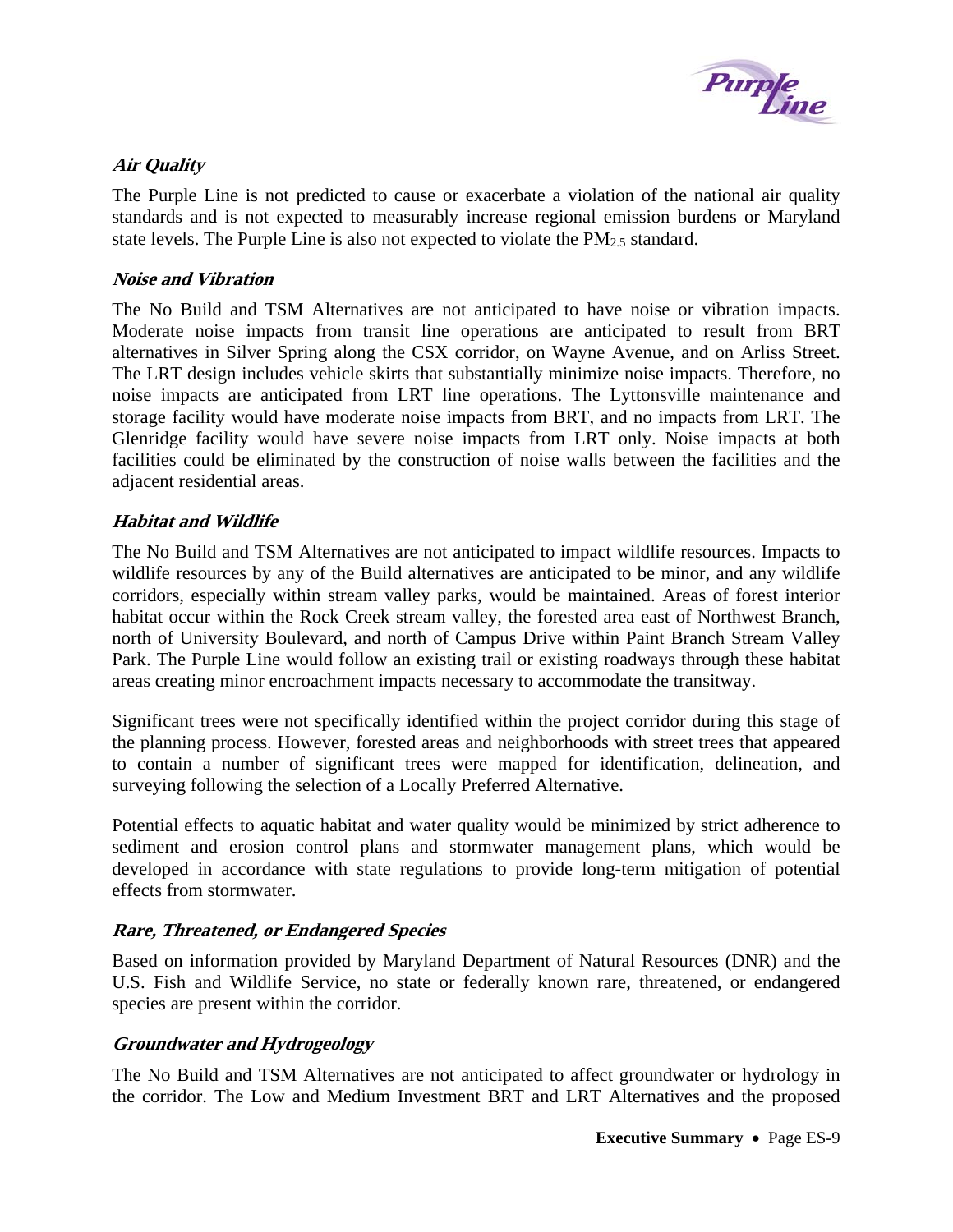<span id="page-13-0"></span>

maintenance and storage facilities are not expected to substantially affect groundwater. These alternatives and the maintenance and storage facilities would be completely constructed on the ground surface and only minor changes to the movements of the shallow groundwater table are likely during grading and construction. Any runoff would be treated in accordance with Maryland Department of the Environment (MDE) guidelines for stormwater management and released to surface waters. The tunnel components of the LRT and High Investment BRT Alternatives could affect groundwater by potentially causing a minor change in localized groundwater paths. These minor changes, however, are not expected to affect overall groundwater flows or quantities.

## **Surface Water**

The No Build and TSM Alternatives are not anticipated to impact surface water. All of the Build alternatives and maintenance and storage facilities could increase levels of certain contaminants within the affected subwatersheds. These increases are expected to be greatly minimized with the use of approved sediment and erosion control measures during construction and implementation of stormwater best management practices, as required by MDE.

## **Scenic and Wild Rivers**

The No Build and TSM Alternatives are not anticipated to impact scenic and wild rivers. All of the Build alternatives are anticipated to have minimal impacts to streams designated as scenic and wild because impacts are primarily associated with extensions of existing bridges and culverts to accommodate the BRT and LRT Alternatives rather than new stream crossings. Any impacts to Scenic and Wild Rivers will be evaluated as part of DNR's environmental review process for the project. Tributaries to Scenic and Wild Rivers in the corridor include: Little Falls, Sligo Creek, Northwest Branch, Northeast Branch, and Lower Beaverdam Creek.

# **Floodplain**

The No Build and TSM Alternatives are not anticipated to impact floodplains in the corridor. The placement of substantial amounts of fill in floodplain areas is not anticipated for the at-grade components of the Build alternatives. However, fill may be placed in the 100-year floodplain in areas where the existing road berm may need to be extended to support the placement of aerial structures and the construction of grade separations. No impacts to 100-year floodplains are anticipated from the maintenance and storage facilities. Construction within the 100-year floodplain will require a Waterway Construction Permit from MDE.

## **Waters of the United States, including Wetlands**

Impacts to Waters of the US, including wetlands, are not anticipated from the No Build or TSM Alternatives. Impacts from each of the Build alternatives range from one acre for the Low Investment BRT to 1.4 acres for Medium Investment LRT Alternatives. Effects to nontidal resources may require a Maryland Nontidal Wetlands Permit, a Section 401 Water Quality Certificate, and/or a Waterway Construction Permit from MDE, as well as a Section 404 permit from the U.S. Army Corps of Engineers for the discharge of dredged or fill material into Waters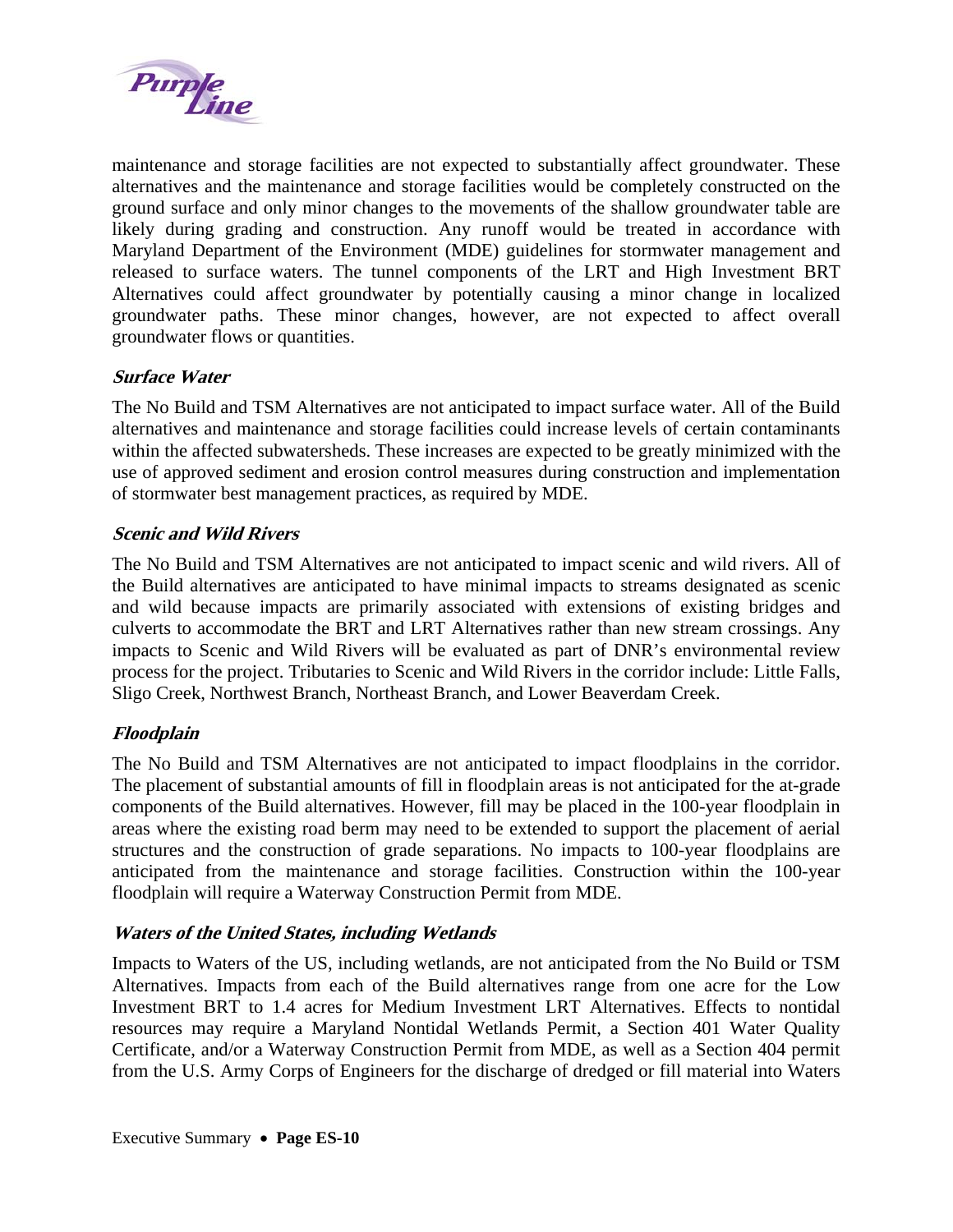

<span id="page-14-0"></span>of the U.S., including wetlands. Anticipated wetland impacts at either of the maintenance and storage facilities are minimal.

# **Topography**

The No Build and TSM Alternatives are not anticipated to impact the topography of the corridor. Topographic impacts from each of the Build alternatives and their associated design options are expected to be minimal. Minimal grading would be required for the Lyttonsville maintenance and storage facility; however, the Glenridge facility is located on a steep hillside that would require extensive grading and fill to accommodate the infrastructure of a maintenance and storage facility.

# **Geology**

Effects on geology in the corridor from the alternatives only apply to those sections of the alignments that involve tunneling, the High Investment BRT and all the LRT Alternatives. The No Build, TSM, Build alternatives, and maintenance and storage facilities that involve only surface construction would have little or no effect on geology. All of the tunnel options could change the geologic resources in the corridor, although these changes would be limited to the tunnel section itself, where rock or Coastal Plain deposits would be bored and removed for construction of the tunnel.

## **Soils**

Because of the urbanized nature of the corridor, the majority of soils potentially affected by the project have already been disturbed, manipulated, or covered by development. No additional soil disturbances are anticipated for the No Build and TSM Alternatives. Additional soil disturbances would occur for all of the Build alternatives and maintenance and storage facilities, due to grading. Other potential impacts that could occur with any of the Build alternatives include changes to drainage patterns within or adjacent to the right-of-way. However, these effects should be minimal and will be reduced by required stormwater management facilities.

## **Hazardous Materials**

An Initial Site Assessment identified 107 properties of relatively high potential for concern within the corridor. Such properties include automobile service stations that store and handle petroleum products and solvents. These sites may be impacted by right-of-way takes and would be investigated further should a Build Alternative be selected. This initial assessment does not preclude future use of these properties.

## **Safety and Security**

Given that the streets along which the Build alternatives would operate already generally have high frequency bus operations, the types of conflicts among traffic, transit, and pedestrians under any alternative would be similar to conditions existing today. Traffic and transit controls would be used to manage any potential conflicting movements. The proposed transit facility would be designed to be compatible with the safe and secure use of the planned trails, as has been the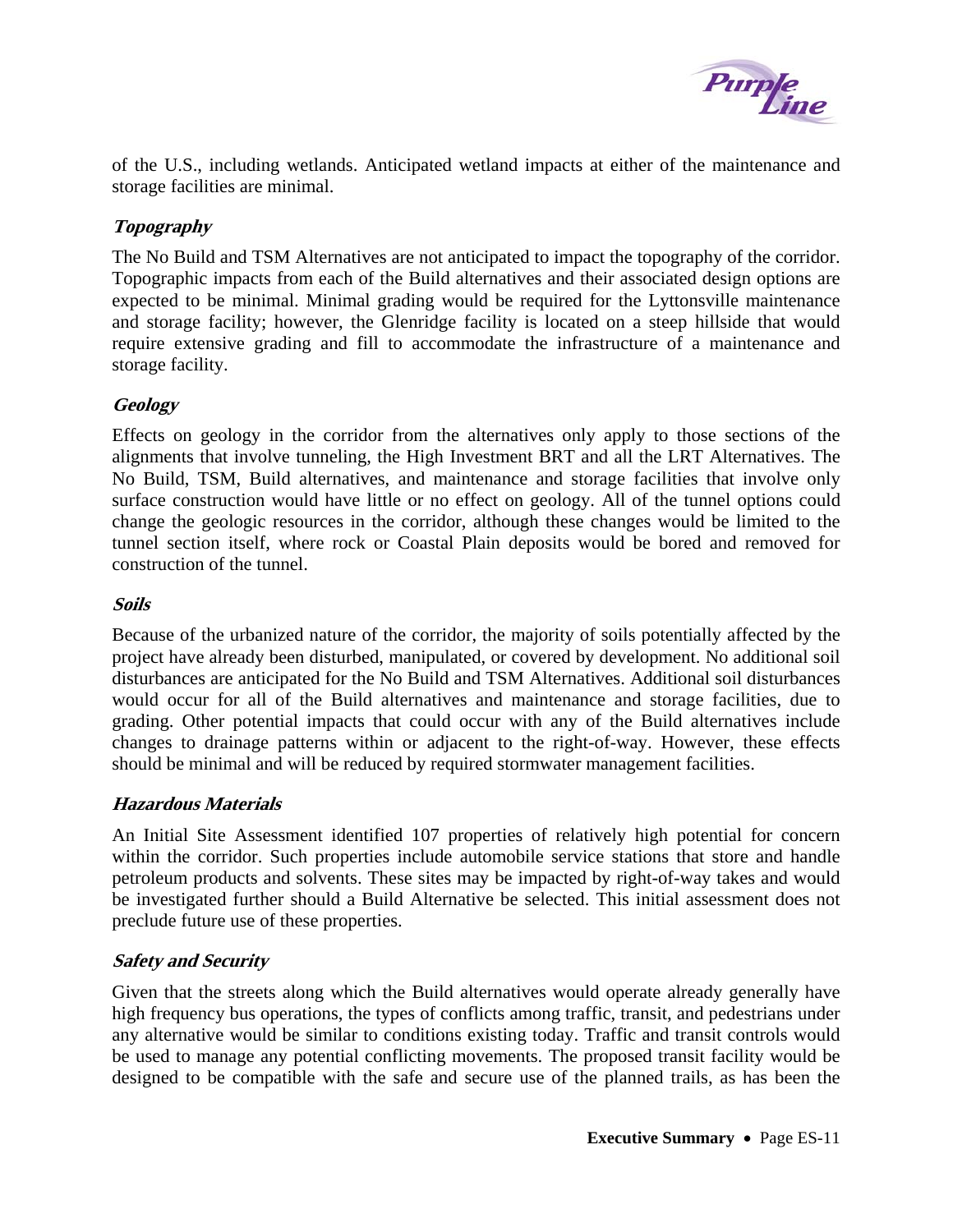<span id="page-15-0"></span>

experience for similar facilities elsewhere. Tunnel portals would be designed to incorporate safety features appropriate to their locations.

# **Utilities**

The construction of the transitway in a street will have little impact on deep utilities.

# **Comparison of Benefits and Costs**

Several other considerations play a role in the evaluation of the alternatives. First, because any transportation improvement must be a cost-effective investment, each alternative has been evaluated in terms of benefits produced compared to costs incurred. Second, because the transit farebox receipts generated by a transit service would be insufficient to cover its costs, the study identifies the potential need for, and sources of, additional funding for the capital, operating, and maintenance costs of each alternative. This could include various combinations of federal, state, local, and private sources. Finally, any transportation solution would be developed to be as environmentally sensitive and compatible with the natural, human, and built environments as possible. Any unavoidable adverse impacts would be minimized and appropriately mitigated.

Benefits, costs, and effects may be distributed unevenly across the population; therefore, the study examined alternatives in terms of who benefits, who pays, and who is subject to adverse effects. The framework for the evaluation involves the following:

- Effectiveness how well each alternative addresses the purposes of the project
- Cost-effectiveness the extent to which an alternative provides a level of benefits that is commensurate with its cost, and relative to the other alternatives
- Financial feasibility the extent to which sufficient funding is available or can be developed to construct, operate and maintain the alternatives
- Equity how well each alternative provides a fair distribution of costs and benefits to the various subgroups and communities in the corridor

As noted earlier, improvements to the transportation system in the corridor need to address the transportation challenges of traffic congestion, slow transit travel time, limited mode options, and degraded mobility and accessibility, and poor transit system connectivity.

Through extensive community and stakeholder outreach and the AA/DEIS technical analyses, a set of objectives and evaluation measures were developed for use in selecting the preferred transit investment in the corridor. These efforts identified that the consideration of transit improvements in the corridor was driven by factors beyond just mobility, accessibility, and transit operating efficiencies to include support for local plans for economic and community development, environmental quality, and optimizing public investment. These can be summarized as follows: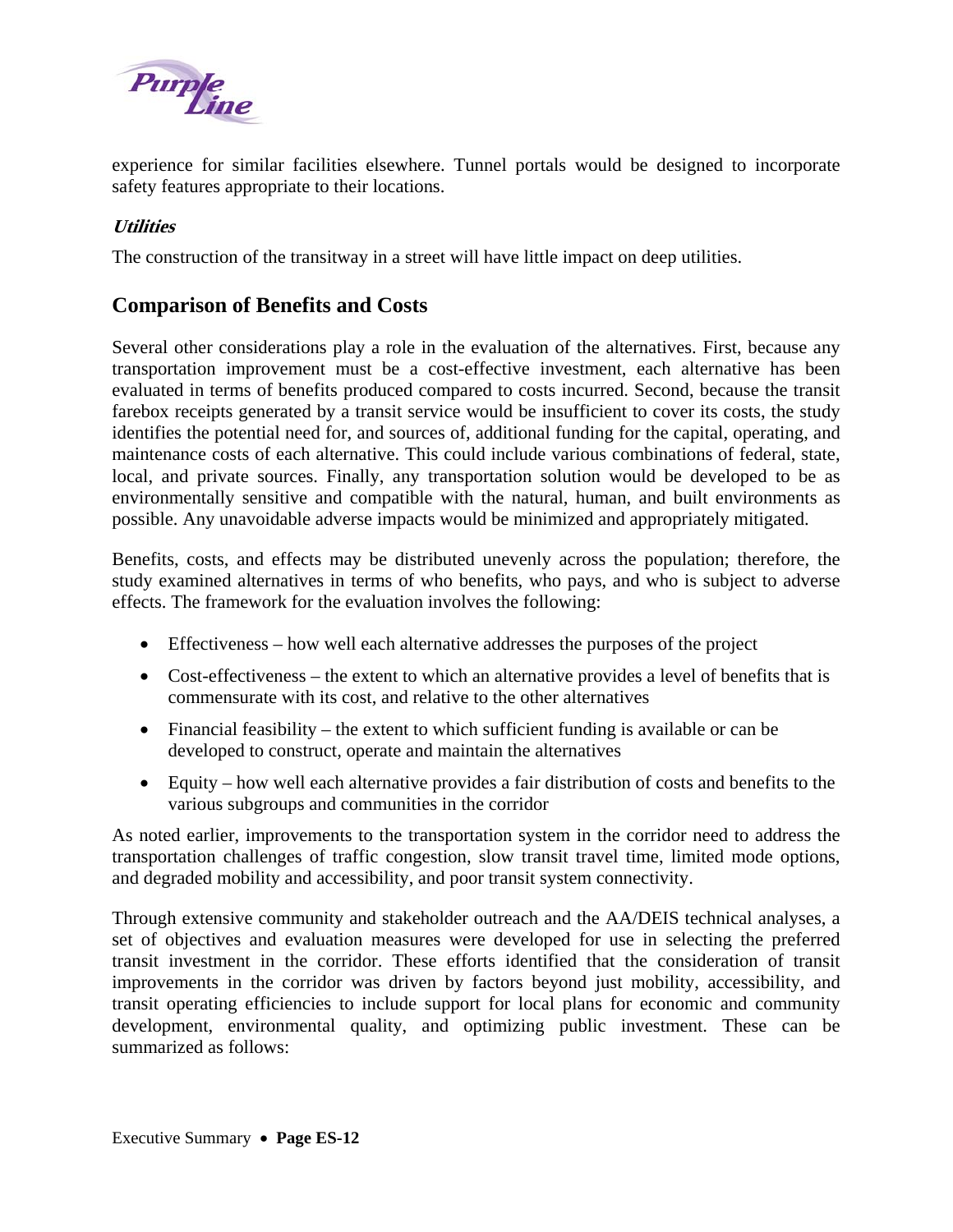

- <span id="page-16-0"></span>• Increase mobility and improve accessibility
- Improve transit operations efficiencies
- Enhance environmental quality
- Optimize public investment
- Support local plans for economic and community development
- Contribute to attainment of regional air quality standards

It is expected that Federal Transit Administration (FTA) funds would be sought if one of the Build alternatives is selected for implementation. Therefore, the goals and objectives in part reflect the evaluation criteria established by the FTA for potential projects eligible for funding under the Section 5309 New Starts process. This is a competitive process whereby communities across the country compete for federal financial assistance in starting a new transit project. The federal criteria and measures related to justifying the project are: mobility improvements; environmental benefits; operating efficiencies; cost effectiveness; transit-supportive land use and future patterns; and other factors.

In addition to the criteria above, the FTA considers the community's capacity to finance the proposed project. FTA has established a number of measures that help the community assess financial capacity, including the following:

- Stability and reliability of capital financing plan
- Stability and reliability of operating financing plan
- Local share of proposed costs

The issue of financial capacity is not directly applicable to the evaluation of the merits of the specific alternatives and ranking one alternative above another; however, it can affect a decision on the overall affordability of an alternative if its cost of construction or operating and maintenance exceed likely available financial resources. It underscores the importance, as expressed in the project justification criteria related to operating efficiency and cost-effectiveness, of minimizing the costs of the alternatives relative to the transportation benefits they provide to the region.

# **Attainment of Goals and Objectives**

A series of objectives were developed to support the project goals. The objectives were based on FTA New Starts guidelines and input from local agencies, stakeholders, and members of the public. Specific means of addressing the performance of the various alternatives in regards to how well each does (or does not) perform with respect to the goals include a mix of quantitative measures of effectiveness and cost effectiveness, and qualitative assessments. The sources for these measures were Maryland Department of Transportation (MDOT)/MTA, FTA New Starts Criteria, county and local jurisdictions and agencies, and corridor-specific needs and issues. The key measures, especially those that contribute substantially to differentiating between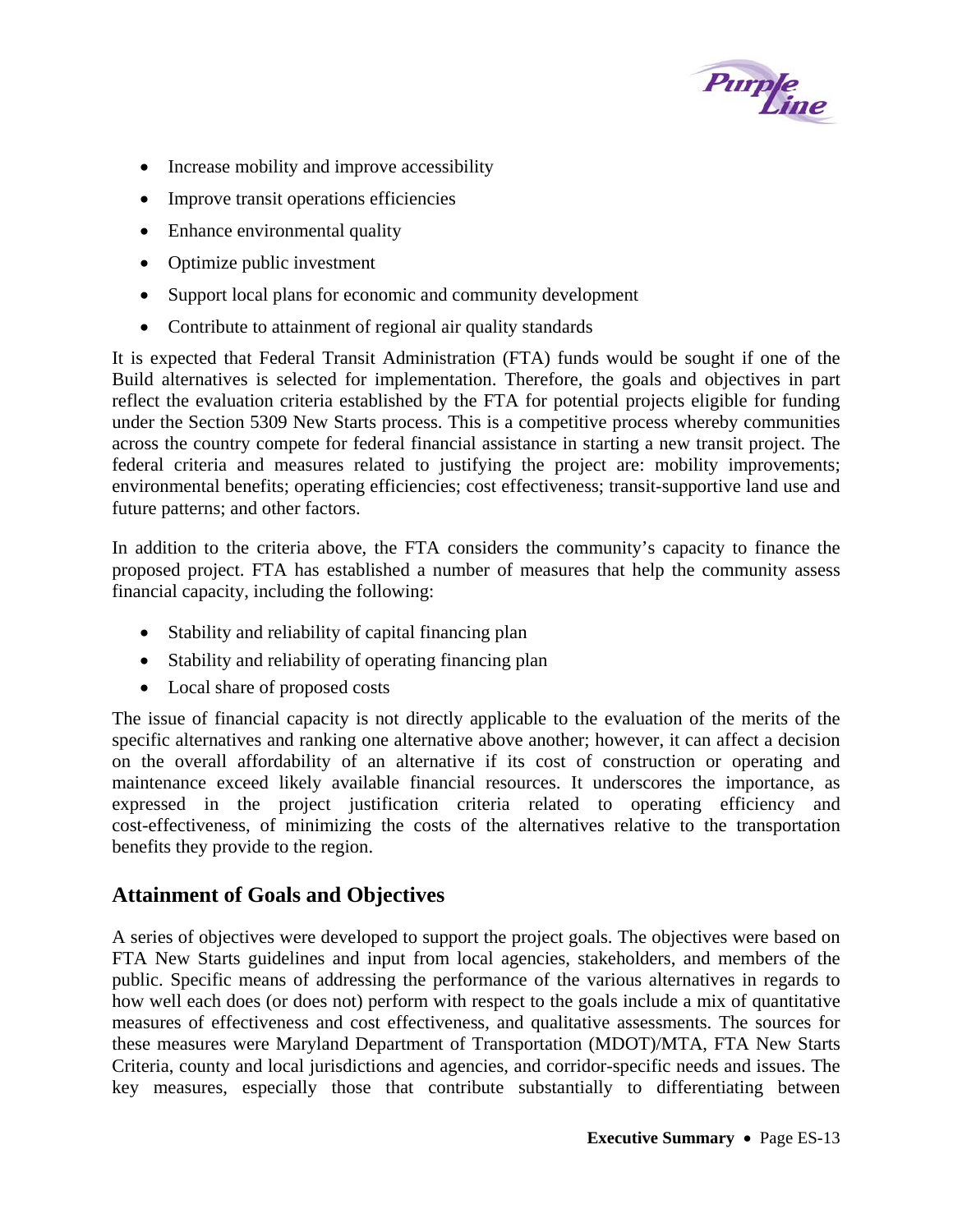<span id="page-17-0"></span>

alternatives, are summarized herein. This information is discussed in regard to effectiveness, cost effectiveness, financial feasibility, and equity and summarized in the Summary table.

# **Effectiveness**

## **Increase mobility and improve accessibility**

The corridor has four major activity centers, Bethesda, Silver Spring, College Park, and New Carrollton, each with a substantial employment base and surrounding residential concentration and each with a Metrorail Station. Other key activity centers are the University of Maryland campus with 36,000 students and 12,000 employees; and the Takoma Park/Langley Park area.

The corridor is fully developed with residential communities of varying income levels. They all share a characteristic of relatively high transit usage and low automobile ownership – many by choice because of the transit access and connectivity provided by the Metrorail system and extensive bus systems. While fast and reliable transit service is provided by the Metrorail into Washington, DC and other activity centers along these radial routes, the transit service in the Purple Line corridor is hampered by slow and unreliable operations because it operates over a congested and indirect roadway network and often requires transfers between multiple transit routes and operators.

By 2030 and beyond, under the No Build conditions, the roadway congestion will increase due to population and employment increases, and vehicular trip growth, all of which will worsen transit travel times and reliability along this corridor. While Metrorail does provide some connectivity options for these trips, it requires taking circuitous routings into downtown Washington, DC and back out again. Several communities in the corridor, especially the Takoma-Langley Park area, are in a wedge between the Metrorail lines and do not even have this option.

The TSM Alternative would provide a bus service that would operate as a single route for the entire corridor length and would not make as many local stops to improve travel times between the major activity centers. However, this service would be hampered by the same increasingly congested roadway conditions as the current and future No Build bus services.

Because they would have similar alignments and stations, all the Build alternatives, as well as the TSM Alternative, would serve essentially the same travel markets: providing access to the major activity centers in the corridor, especially the Metrorail and MARC services located at Bethesda, Silver Spring, College Park, and New Carrollton. The alternatives differ in the travel times and reliability they would provide. High Investment LRT provides the fastest travel times along the corridor because of its higher investment in tunnel segments that provide a travel time advantage over surface alignments. By providing less grade separation or less exclusive surface running operating environments, Low and Medium Investment LRT would have slower travel times than High Investment LRT. The LRT alternatives would have faster end-to-end travel times than their BRT counterparts. West of Silver Spring, the BRT alternative travel times are longer than their LRT counterparts because of routing differences. Because of the need to turn the buses around, the westbound High and Medium Investment BRT would operate in a loop,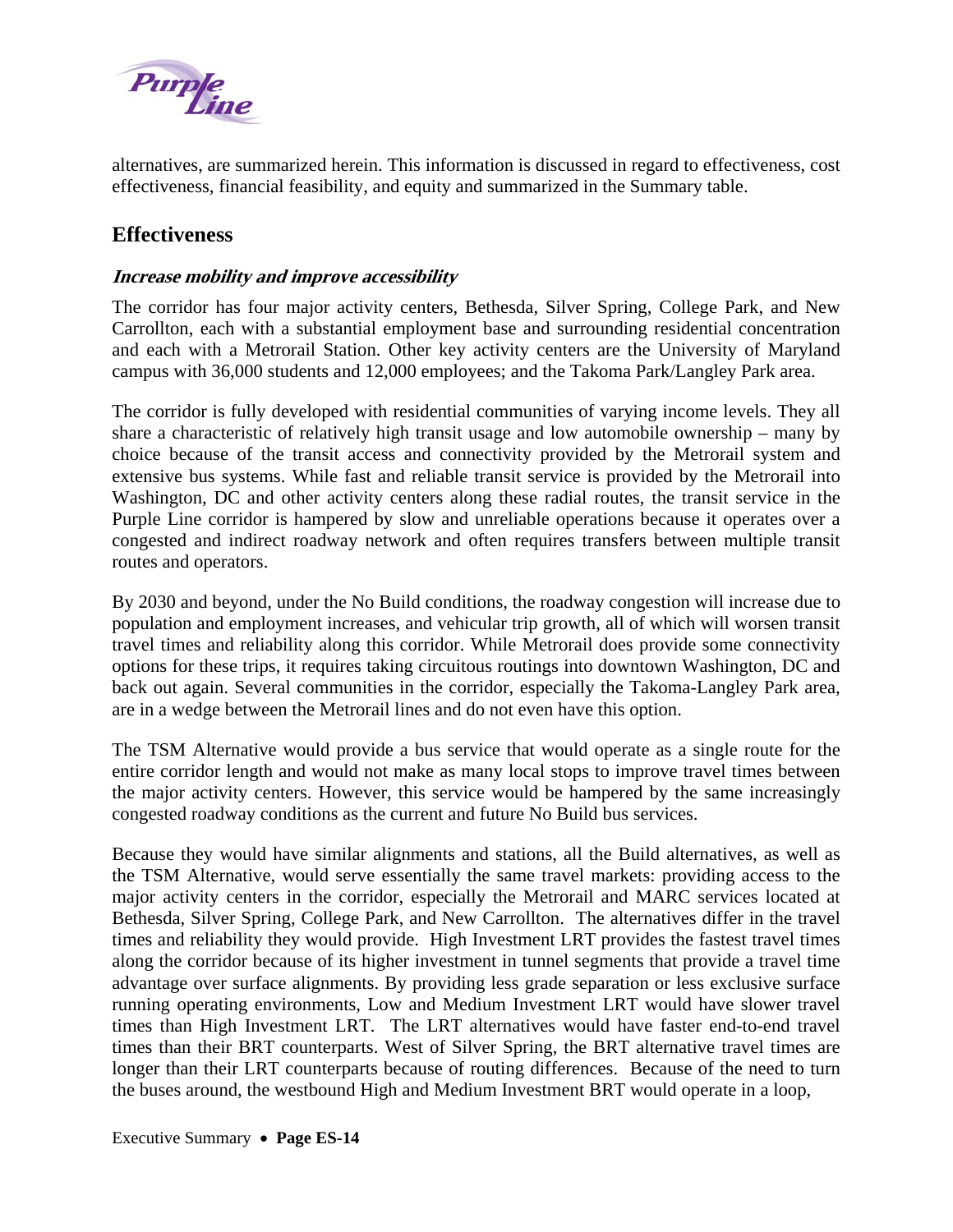

| Objective                                                                             | <b>Evaluation Measure</b>                                                                                                                                                                                                                                              | <b>Build</b><br>$\tilde{\mathbf{z}}$ | <b>TSM</b> | $\overline{a}$<br>Investm<br>BRT<br>$_{\text{Low}}$ | Investment<br>BRT<br>Med | Investment<br>High<br>BRT | ent<br>Investm<br>LRT<br>$_{\rm Low}$ | Investment<br>LRT<br>Med                                                                                               | Investment<br>LRT<br>High |  |  |
|---------------------------------------------------------------------------------------|------------------------------------------------------------------------------------------------------------------------------------------------------------------------------------------------------------------------------------------------------------------------|--------------------------------------|------------|-----------------------------------------------------|--------------------------|---------------------------|---------------------------------------|------------------------------------------------------------------------------------------------------------------------|---------------------------|--|--|
| <b>Increase Mobility and Improve Accessibility</b>                                    |                                                                                                                                                                                                                                                                        |                                      |            |                                                     |                          |                           |                                       |                                                                                                                        |                           |  |  |
| Improve accessibility to<br>$\bullet$<br>existing and planned<br>economic development | User Benefits by<br>$\bullet$<br>Alternatives, 2030<br>(daily minutes)                                                                                                                                                                                                 | $- -$                                | 401,200    | 623,700                                             | 851,200                  | 994,200                   | 1,033,700                             | 1,098,200                                                                                                              | 1,211,8000                |  |  |
| areas in the corridor                                                                 | Percent over TSM                                                                                                                                                                                                                                                       | $--$                                 | $- -$      | 56%                                                 | 112%                     | 148%                      | 158%                                  | 174%                                                                                                                   | 202%                      |  |  |
| Improve access to jobs<br>in corridor<br>Increase employers'<br>access to labor pool  | User Benefits with<br>$\bullet$<br>Mode-Specific<br>Attributes by<br>Alternatives, 2030<br>(daily minutes)                                                                                                                                                             | $-1$                                 | 401,200    | 702,300                                             | 1,022,200                | 1,258,000                 | 1,180,600                             | 1,303,800                                                                                                              | 1,489,600                 |  |  |
|                                                                                       | Percent over TSM<br>$\bullet$                                                                                                                                                                                                                                          | $- -$                                | $- -$      | 75%                                                 | 155%                     | 214%                      | 194%                                  | 225%                                                                                                                   | 271%                      |  |  |
|                                                                                       | Accessibility of<br>$\bullet$<br>residents to<br>employment: jobs<br>within $\frac{1}{4}$ to $\frac{1}{2}$ mile<br>of stations<br>Accessibility of<br>$\bullet$<br>employers to<br>workers:<br>households within<br>$\frac{1}{4}$ to $\frac{1}{2}$ mile of<br>stations |                                      |            | differentiating factor among the alternatives.      |                          |                           |                                       | All alternatives have very similar alignments and station locations. Therefore, these accessibility measures are not a |                           |  |  |

# **Summary of Key Evaluation Measures for Alternatives**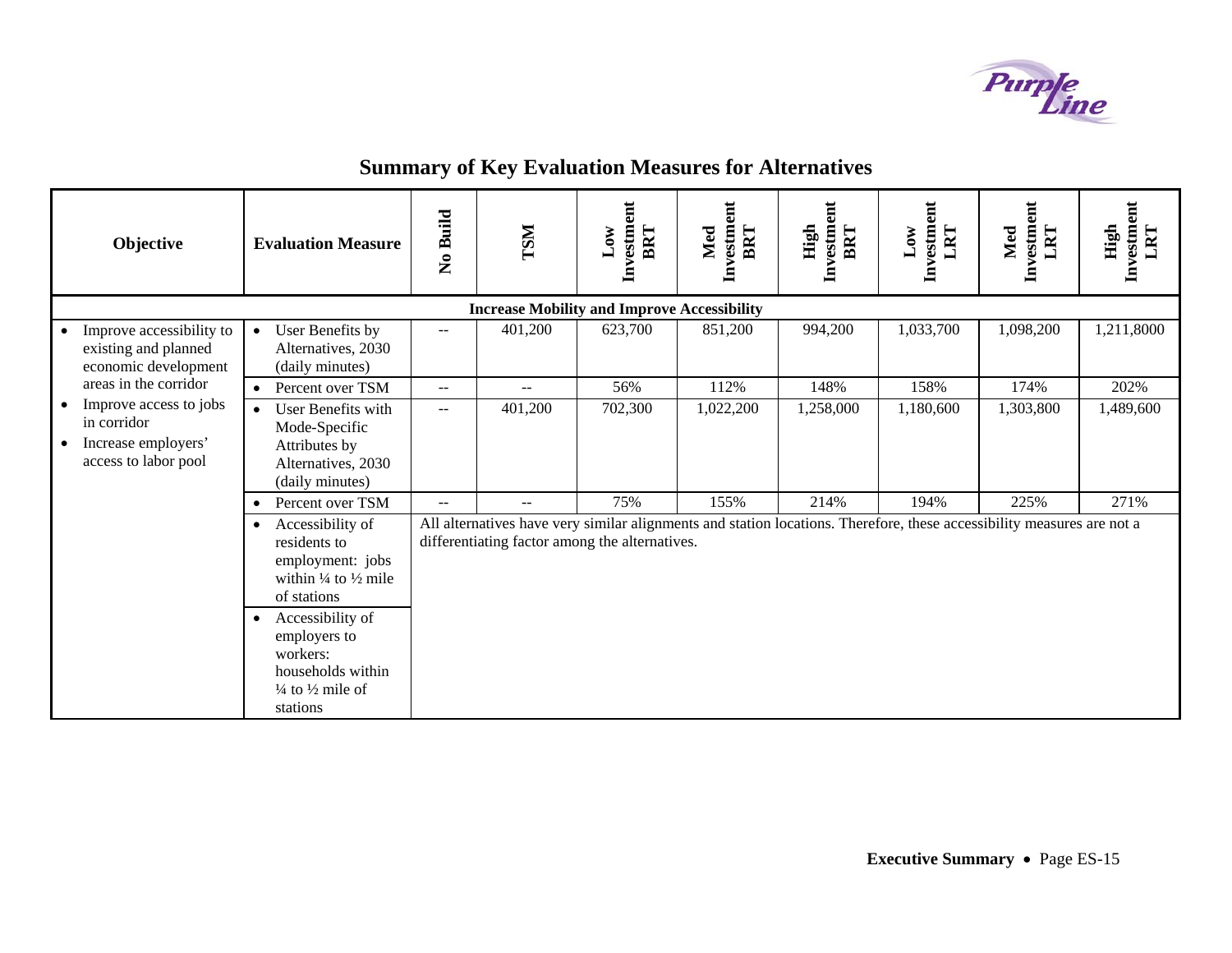

| Objective                                                | <b>Evaluation Measure</b>           |         | No Build | <b>TSM</b>      | Investment<br>BRT<br>$_{\rm Low}$                              | Investment<br>BRT<br>Med | Investment<br>High<br>BRT | Investment<br>LRT<br>$_{\rm Low}$ | Investment<br>LRT<br>Med | Investment<br>High<br>LRT |
|----------------------------------------------------------|-------------------------------------|---------|----------|-----------------|----------------------------------------------------------------|--------------------------|---------------------------|-----------------------------------|--------------------------|---------------------------|
|                                                          |                                     |         |          |                 | <b>Increase Mobility and Improve Accessibility (continued)</b> |                          |                           |                                   |                          |                           |
| • Reduce travel time<br>between activity<br>centers:     | Peak transit<br>travel times<br>for | Current |          |                 |                                                                |                          |                           |                                   |                          |                           |
| Bethesda - Silver<br>$\circ$<br>Spring                   | alternatives<br>in 2030             | 20      | 35       | 33              | 25                                                             | 19                       | 19                        | 12                                | 9                        | 9                         |
| Bethesda-<br>$\circ$<br>Takoma/Langley<br>Park           | (minutes)                           | 38      | 65       | 61              | 51                                                             | 38                       | 33                        | 29                                | 26                       | 23                        |
| Bethesda - UM<br>$\Omega$<br>Campus Center               |                                     | 49      | 81       | 76              | 66                                                             | 49                       | 40                        | 38                                | 34                       | 30                        |
| Silver Spring $-$<br>$\circ$<br>Takoma/Langley           |                                     | 19      | 31       | 29              | 26                                                             | 19                       | 14                        | 18                                | 17                       | 14                        |
| Silver Spring -<br>$\circ$<br>Riverdale Park             |                                     | 44      | 67       | $\overline{62}$ | 59                                                             | 43                       | $\overline{33}$           | 39                                | 38                       | 32                        |
| Silver Spring – UM<br>$\circ$<br>Campus Center           |                                     | 29      | 47       | 44              | 41                                                             | 30                       | 22                        | 26                                | 25                       | 21                        |
| Silver Spring-<br>$\circ$<br>College Park Metro          |                                     | 36      | 56       | $\overline{53}$ | $\overline{52}$                                                | 36                       | 28                        | 32                                | 31                       | 27                        |
| Takoma/Langley -<br>$\circ$<br>Riverdale Park            |                                     | 25      | 36       | 34              | 33                                                             | 24                       | 19                        | 22                                | 22                       | 19                        |
| East Silver Spring -<br>$\circ$<br><b>Silver Spring</b>  |                                     | 5       | 8        | $\,8\,$         | $8\,$                                                          | $\overline{7}$           | $\overline{5}$            | $\overline{7}$                    | $\overline{7}$           | $\overline{4}$            |
| East Silver Spring -<br>$\circ$<br><b>Takoma Langley</b> |                                     | 14      | 23       | 21              | 19                                                             | 13                       | 10                        | 11                                | 11                       | 10                        |
| New Carrollton -<br>$\Omega$<br>Riverdale Park           |                                     | 11      | 15       | 12              | 13                                                             | 13                       | 10                        | 13                                | 13                       | 10                        |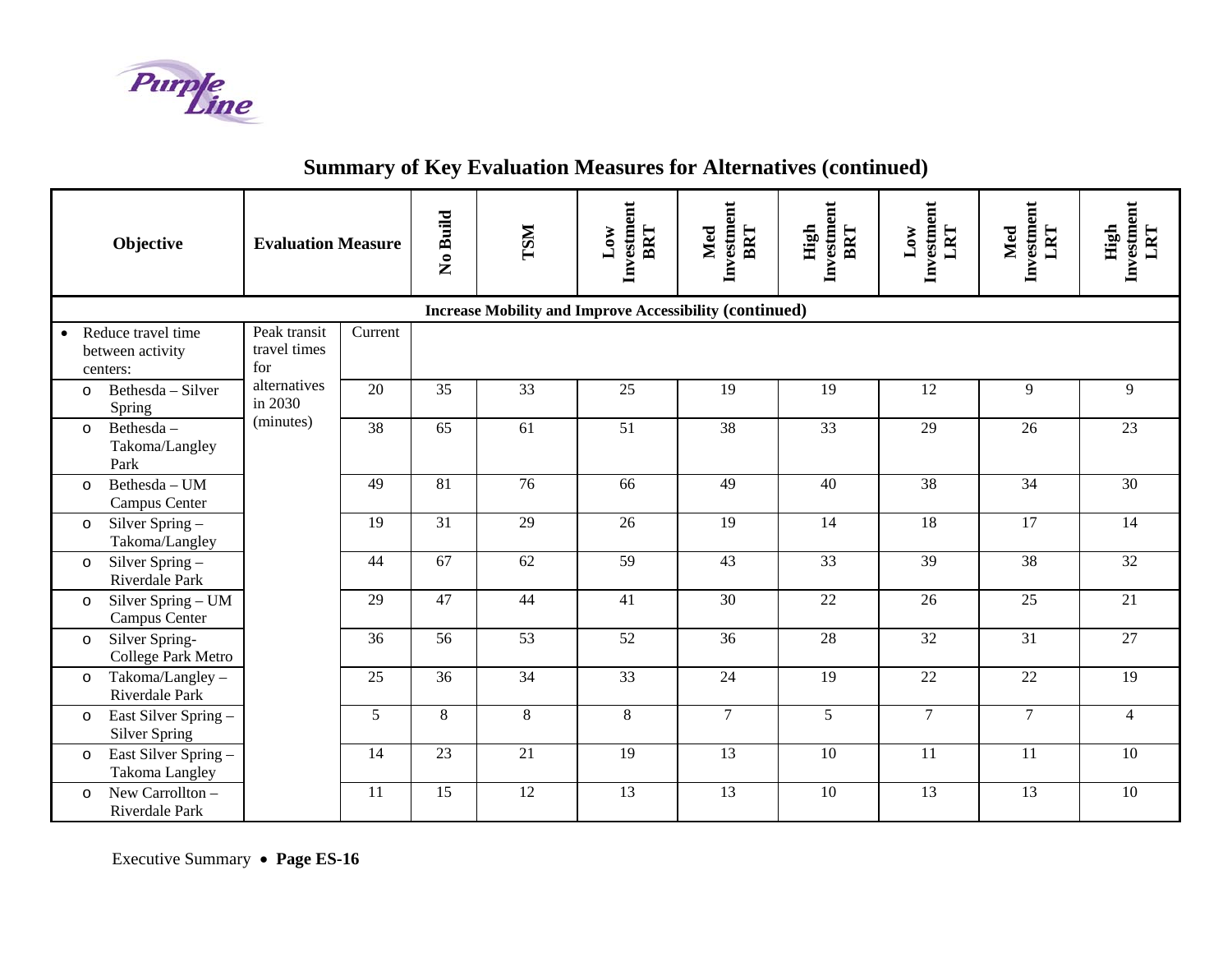

| Objective                                                                                                                                                 |                                                                                                           | <b>Evaluation Measure</b> |                                                                                                                                                                                                                                                    | <b>LSM</b>                                                                                                                                                                                                                                                                                           | Investment<br>BRT<br>$_{\rm Low}$                              | Investment<br>BRT<br>Med | Investment<br>High<br>BRT | ent<br>Investm<br>LRT<br>10W | Investment<br>LRT<br>Med | Investment<br>LRT<br>High |
|-----------------------------------------------------------------------------------------------------------------------------------------------------------|-----------------------------------------------------------------------------------------------------------|---------------------------|----------------------------------------------------------------------------------------------------------------------------------------------------------------------------------------------------------------------------------------------------|------------------------------------------------------------------------------------------------------------------------------------------------------------------------------------------------------------------------------------------------------------------------------------------------------|----------------------------------------------------------------|--------------------------|---------------------------|------------------------------|--------------------------|---------------------------|
|                                                                                                                                                           |                                                                                                           |                           |                                                                                                                                                                                                                                                    |                                                                                                                                                                                                                                                                                                      | <b>Increase Mobility and Improve Accessibility (continued)</b> |                          |                           |                              |                          |                           |
| Reduce travel time<br>between activity<br>centers: (continued)                                                                                            | Peak transit<br>travel times<br>for                                                                       | Current                   |                                                                                                                                                                                                                                                    |                                                                                                                                                                                                                                                                                                      |                                                                |                          |                           |                              |                          |                           |
| New Carrollton -<br>$\Omega$<br>University of<br>Maryland                                                                                                 | alternatives<br>in 2030<br>(minutes)                                                                      | 25                        | 35                                                                                                                                                                                                                                                 | 30                                                                                                                                                                                                                                                                                                   | 31                                                             | 25                       | 21                        | 25                           | 25                       | 21                        |
| New Carrollton -<br>$\Omega$<br><b>Silver Spring</b>                                                                                                      | (continued)                                                                                               | 54                        | 81                                                                                                                                                                                                                                                 | 73                                                                                                                                                                                                                                                                                                   | 72                                                             | 55                       | 43                        | 51                           | 50                       | 42                        |
| Improve mobility for<br>transit-dependent<br>households                                                                                                   | Number of zero-car<br>$\bullet$<br>households within<br>$\frac{1}{4}$ mile of stations                    |                           |                                                                                                                                                                                                                                                    | All alternatives have very similar alignments and station locations. Therefore, these accessibility measures are not a<br>differentiating factor among the alternatives.                                                                                                                             |                                                                |                          |                           |                              |                          |                           |
|                                                                                                                                                           |                                                                                                           |                           |                                                                                                                                                                                                                                                    |                                                                                                                                                                                                                                                                                                      |                                                                |                          |                           |                              |                          |                           |
| Increase<br>interconnectivity of<br>transit system,<br>including bus-to-bus<br>and bus-to-rail transfers                                                  | Number of routes<br>connecting at major<br>transfer points                                                |                           | <b>Improve Transit Operations Efficiencies</b><br>All alternatives have very similar station locations and connectivity to other transit services. Therefore, this connectivity<br>measure is not a differentiating factor among the alternatives. |                                                                                                                                                                                                                                                                                                      |                                                                |                          |                           |                              |                          |                           |
| Integrate radial<br>Metrorail and MARC<br>lines for better transit<br>system connectivity<br>(also see below under<br>Increase regional transit<br>usage) | Transfer walk time<br>$\bullet$<br>Number of transfers<br>required to access<br>major activity<br>centers |                           |                                                                                                                                                                                                                                                    | All alternatives have very similar service plans and station locations. Therefore, these transfer measures are not a<br>differentiating factor among the alternatives, except that the BRT alternatives provide better connectivity with the<br>existing bus facility at the Bethesda Metro Station. |                                                                |                          |                           |                              |                          |                           |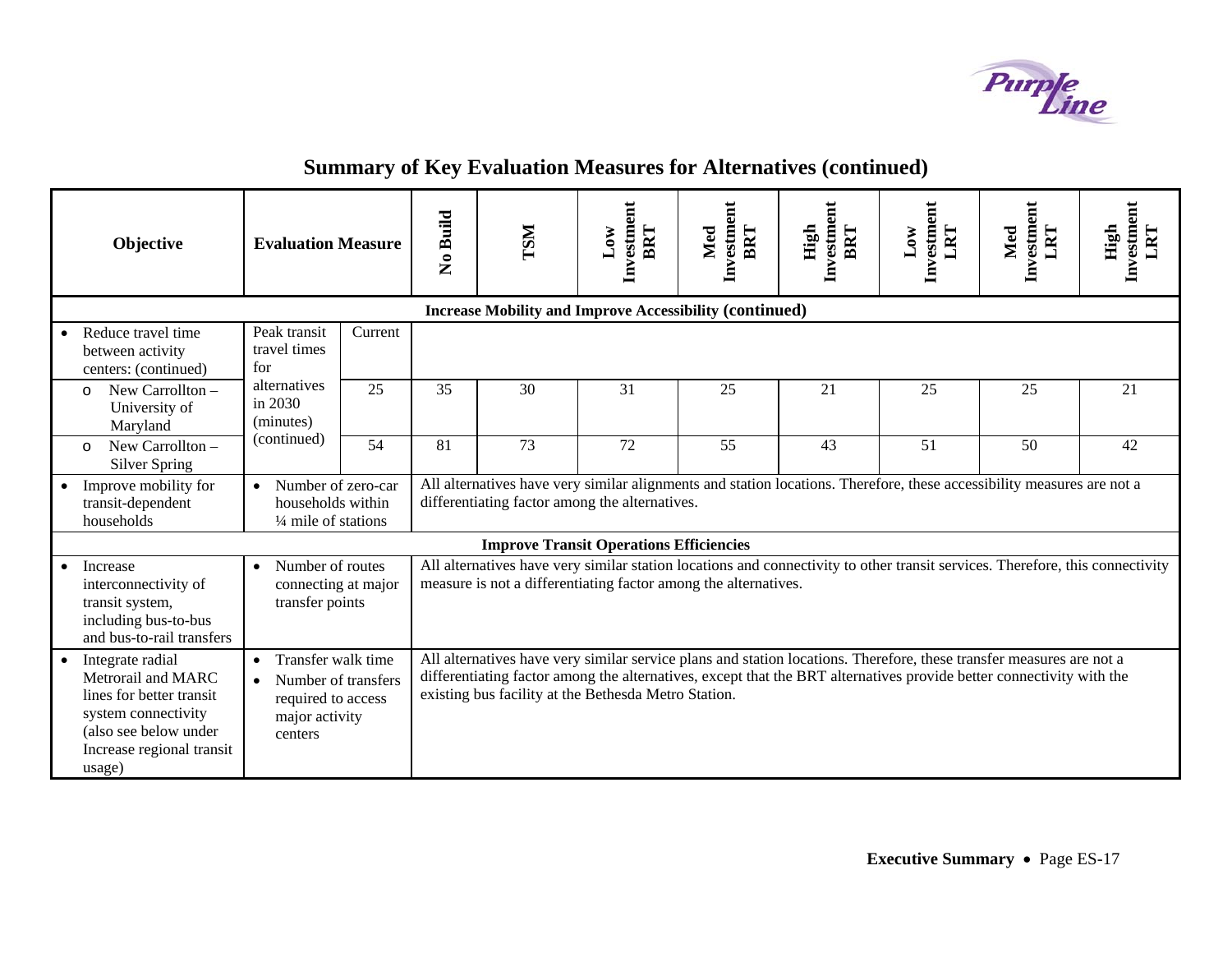

| Objective                                                  | <b>Evaluation Measure</b>                                                | No Build                                      | <b>LSM</b>    | Investment<br>BRT<br>$_{\text{Low}}$ | Investment<br>BRT<br>Med | Investment<br>High<br>BRT | Investment<br>LRT<br>$_{\rm Low}$ | Investment<br>LRT<br>Med | Investment<br>LRT<br>High |  |
|------------------------------------------------------------|--------------------------------------------------------------------------|-----------------------------------------------|---------------|--------------------------------------|--------------------------|---------------------------|-----------------------------------|--------------------------|---------------------------|--|
| <b>Improve Transit Operations Efficiencies (continued)</b> |                                                                          |                                               |               |                                      |                          |                           |                                   |                          |                           |  |
| Increase reliability of<br>$\bullet$<br>transit service    | Comparison of<br>$\bullet$<br>running way<br>characteristics<br>(miles): |                                               |               |                                      |                          |                           |                                   |                          |                           |  |
|                                                            | Dedicated<br>$\circ$                                                     | All                                           | All shared    | 0.67                                 | 7.4                      | 7.71                      | 8.62                              | 9.18                     | 8.88                      |  |
|                                                            | Exclusive<br>$\Omega$                                                    | shared                                        | 15.97         | 1.97                                 | 4.85                     | 9.37                      | 5.73                              | 5.74                     | 8.81                      |  |
|                                                            | Shared (with<br>$\circ$<br>traffic)                                      |                                               |               | 14.43                                | 4.68                     | 0.15                      | 1.76                              | 1.33                     | 0.16                      |  |
|                                                            | Comparison of<br>$\bullet$<br>vertical alignment<br>type (miles):        |                                               |               |                                      |                          |                           |                                   |                          |                           |  |
|                                                            | Aerial<br>$\circ$                                                        | All                                           | All surface   | $\overline{a}$                       | 1.26                     | 1.63                      | 1.06                              | 1.06                     | 1.73                      |  |
|                                                            | Surface<br>$\circ$                                                       | surface                                       | 15.97         | 17.07                                | 15.66                    | 12.99                     | 14.39                             | 14.5                     | 12.9                      |  |
|                                                            | Tunnel<br>$\circ$                                                        | running                                       |               | $-$                                  | 0.01                     | 2.61                      | 0.66                              | 0.69                     | 3.22                      |  |
| Increase regional transit<br>$\bullet$<br>usage            | Transit ridership<br>$\bullet$<br>(daily boardings)                      |                                               |               |                                      |                          |                           |                                   |                          |                           |  |
| Integrate radial                                           | Purple Line<br>$\circ$                                                   | $\overline{a}$                                | 14,800        | 22,200                               | 29,300                   | 33,800                    | 32,500                            | 33,900                   | 36,100                    |  |
| Metrorail and MARC<br>lines for better transit             | Purple Line via<br>$\circ$<br>Metrorail                                  | $-$                                           | 2,100         | 16,700                               | 21,100                   | 23,700                    | 25,300                            | 27,200                   | 30,500                    |  |
| system connectivity                                        | Purple Line via<br>$\circ$<br><b>MARC</b>                                | $\mathord{\hspace{1pt}\text{--}\hspace{1pt}}$ | $\sim$ $\sim$ | 1,100                                | 1,400                    | 1,400                     | 1,500                             | 1,500                    | 1,500                     |  |
|                                                            | Total                                                                    | $-$                                           | 16,900        | 40,000                               | 51,800                   | 58,900                    | 59,300                            | 62,600                   | 68,100                    |  |
|                                                            | New transit trips<br>relative to No Build                                | $\overline{\phantom{a}}$                      | 8,200         | 11,400                               | 15,300                   | 17,700                    | 18,200                            | 19,200                   | 20,500                    |  |
|                                                            | Percent new trips<br>relative to No Build                                | $-$                                           | $\mathbf{u}$  | 14%                                  | 25%                      | 29%                       | 31%                               | 32%                      | 35%                       |  |

Executive Summary • **Page ES-18**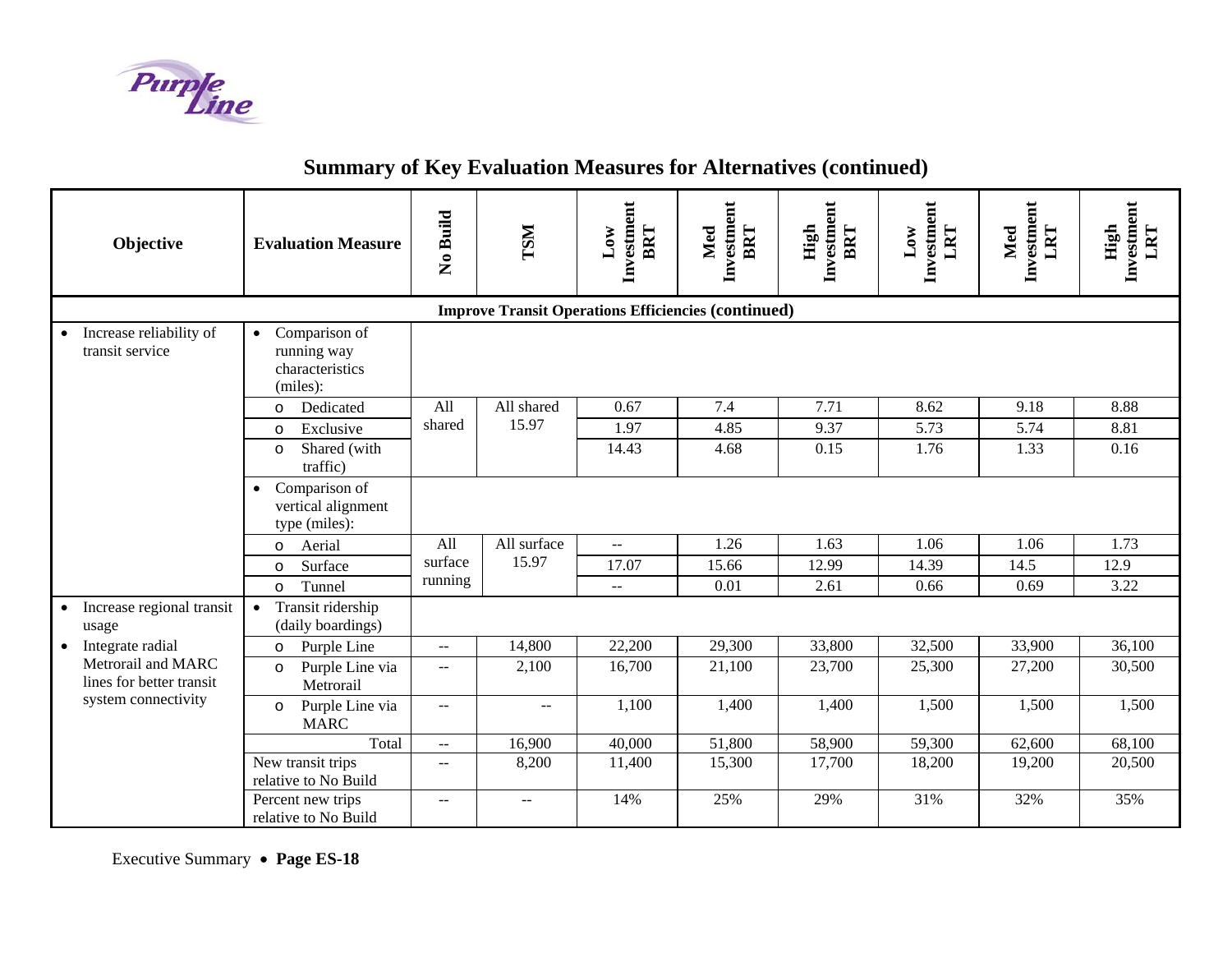

| Objective                                                   | <b>Evaluation Measure</b>                                                                                   | <b>Build</b><br>$\tilde{\mathbf{z}}$                               | <b>ISM</b> | vestm<br>BRT<br>$_{\rm Low}$<br>ᆯ            | vestment<br>BRT<br>Med<br>딜 | vestme<br>High<br>BRT<br>日 | $\overline{\text{m}}$<br>vestm<br>LRT<br>$_{\rm Low}$<br>呂 | Investment<br>LRT<br>Med                                                                                               | vestmen<br>High<br>RT |  |
|-------------------------------------------------------------|-------------------------------------------------------------------------------------------------------------|--------------------------------------------------------------------|------------|----------------------------------------------|-----------------------------|----------------------------|------------------------------------------------------------|------------------------------------------------------------------------------------------------------------------------|-----------------------|--|
|                                                             | <b>Improve Transit Operations Efficiencies (continued)</b>                                                  |                                                                    |            |                                              |                             |                            |                                                            |                                                                                                                        |                       |  |
| Reduce transit travel<br>$\bullet$<br>times in the corridor | Change in operating<br>$\bullet$<br>speeds of transit<br>service                                            | $-$                                                                | 9          | 10                                           | 13                          | 16                         | 15                                                         | 16                                                                                                                     | 19                    |  |
|                                                             | Change in travel<br>time between major<br>activity centers                                                  | See objective "reduce travel time between activity centers" above. |            |                                              |                             |                            |                                                            |                                                                                                                        |                       |  |
|                                                             | End-to-end peak<br>٠<br>period running<br>times Bethesda to<br>New Carrollton<br>(minutes)                  |                                                                    | 108        | 96                                           | 73                          | 59                         | 62                                                         | 59                                                                                                                     | 50                    |  |
| Serve transit-oriented<br>$\bullet$<br>populations          | Number of zero-car<br>$\bullet$<br>households within<br>$\frac{1}{4}$ and $\frac{1}{2}$ mile of<br>stations |                                                                    |            | differentiating factor between alternatives. |                             |                            |                                                            | All alternatives have very similar alignments and station locations. Therefore, these accessibility measures are not a |                       |  |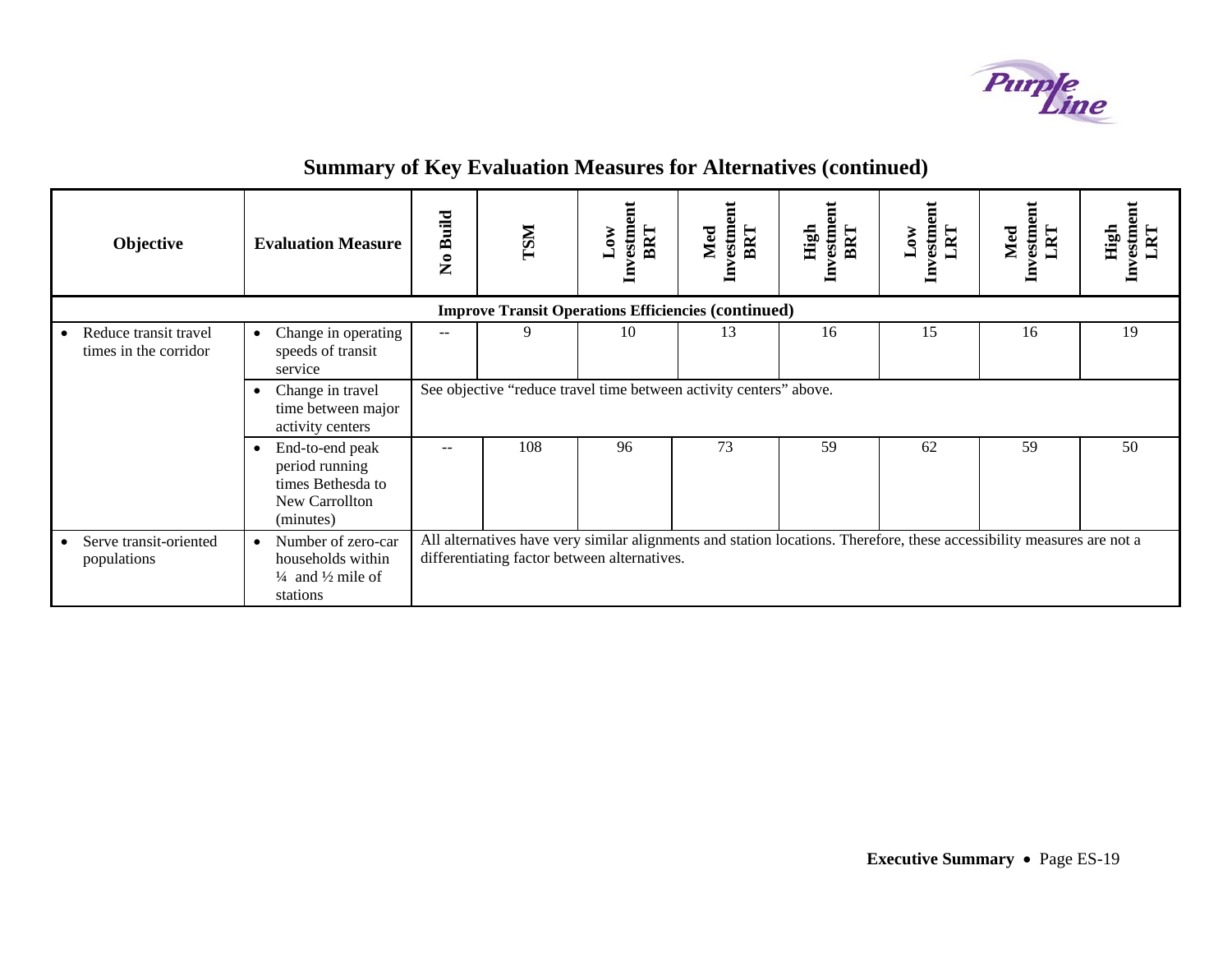

| Objective                                                                                                                      | <b>Evaluation Measure</b>                                                           | No Build                                                                                                                                                                                                                                                                                                                                    | <b>TSM</b>                                                                                                                                                                                                                                                                                                                                                                                                                                                                                                                                                                                                                                                                                                                                                                                                                                                                                                   | ent<br>Investm<br>BRT<br>10W                                                                                   | Investment<br>BRT<br>Med | Investment<br>High<br>BRT | $\overline{\text{m}}$<br>Investm<br>LRT<br>$\overline{\text{Low}}$ | Investment<br>LRT<br>Med | Investment<br>LRT<br>High |  |
|--------------------------------------------------------------------------------------------------------------------------------|-------------------------------------------------------------------------------------|---------------------------------------------------------------------------------------------------------------------------------------------------------------------------------------------------------------------------------------------------------------------------------------------------------------------------------------------|--------------------------------------------------------------------------------------------------------------------------------------------------------------------------------------------------------------------------------------------------------------------------------------------------------------------------------------------------------------------------------------------------------------------------------------------------------------------------------------------------------------------------------------------------------------------------------------------------------------------------------------------------------------------------------------------------------------------------------------------------------------------------------------------------------------------------------------------------------------------------------------------------------------|----------------------------------------------------------------------------------------------------------------|--------------------------|---------------------------|--------------------------------------------------------------------|--------------------------|---------------------------|--|
|                                                                                                                                |                                                                                     |                                                                                                                                                                                                                                                                                                                                             |                                                                                                                                                                                                                                                                                                                                                                                                                                                                                                                                                                                                                                                                                                                                                                                                                                                                                                              | <b>Enhance Environmental Quality</b>                                                                           |                          |                           |                                                                    |                          |                           |  |
| Minimize and mitigate<br>impacts to the natural<br>and human environment                                                       | Direct impacts to<br>$\bullet$<br>natural resources                                 | $\bullet$                                                                                                                                                                                                                                                                                                                                   | All alternatives have very similar alignments and station locations, and as a result, the natural environment impacts<br>are not appreciably different between alternatives. The Build alternatives would impact between 1 and 1.4 acres of<br>wetland, 13.5 to 15.1 acres of floodplains, and 3,892 to 5,719 linear feet of stream.                                                                                                                                                                                                                                                                                                                                                                                                                                                                                                                                                                         |                                                                                                                |                          |                           |                                                                    |                          |                           |  |
| in the corridor<br>Provide a safe and<br>attractive transit service<br>that is compatible with<br>local community<br>character | Direct impacts to<br>parklands                                                      | $\bullet$<br>$\bullet$<br>$\bullet$                                                                                                                                                                                                                                                                                                         | Up to 11 parks, five open space areas (schools) and five trails, could potentially to be impacted by a Build<br>Alternative.<br>Individual park impacts are all less than an acre. Total impacts from the Build alternatives range from 1.98 acres for<br>Low Investment LRT to 3.02 acres for Medium Investment BRT.<br>Individual open space (public school) impacts range from 0.05 acre to 1.65 acres except for impacts to the<br>University of Maryland, which range from 7.02 acres to 13.91 areas. Total impacts to open space from the Build<br>alternatives range from 7.38 acres for Medium BRT Preinkert/Chapel Option to 14.46 acres for Low Investment<br>BRT.<br>Individual trail impacts range from 0.02 acre to 1.67 acres. Total impacts from the Build alternatives range from<br>1.29 acres for High Investment BRT Silver Spring/Thayer Option to 1.85 acres for Medium Investment LRT. |                                                                                                                |                          |                           |                                                                    |                          |                           |  |
|                                                                                                                                | Direct impacts to<br>$\bullet$<br>historic properties                               |                                                                                                                                                                                                                                                                                                                                             | the Falkland Apartments.                                                                                                                                                                                                                                                                                                                                                                                                                                                                                                                                                                                                                                                                                                                                                                                                                                                                                     | All BRT and LRT alternatives except Low Investment BRT could impact one historic standing structure resources, |                          |                           |                                                                    |                          |                           |  |
|                                                                                                                                | Visual effects.<br>$\bullet$                                                        | All alternatives have nearly identical alignments and station locations and result is similar visual effects, with the<br>most substantial visual effects being along the Georgetown Branch right-of-way. The Preinkert/Chapel Drive and<br>Silver Spring/Thayer Avenue design options would present additional substantial visual effects. |                                                                                                                                                                                                                                                                                                                                                                                                                                                                                                                                                                                                                                                                                                                                                                                                                                                                                                              |                                                                                                                |                          |                           |                                                                    |                          |                           |  |
|                                                                                                                                | Direct residential<br>$\bullet$<br>property impacts<br>(number of<br>displacements) | $\bullet$                                                                                                                                                                                                                                                                                                                                   | All of the Build alternatives require residential displacements.<br>• Low Investment BRT has the fewest displacements (three single-family homes) while the High Investment BRT and<br>LRT alternatives have the most residential displacements (ten single-family houses, several units from three<br>buildings of two apartment complexes, and one duplex).                                                                                                                                                                                                                                                                                                                                                                                                                                                                                                                                                |                                                                                                                |                          |                           |                                                                    |                          |                           |  |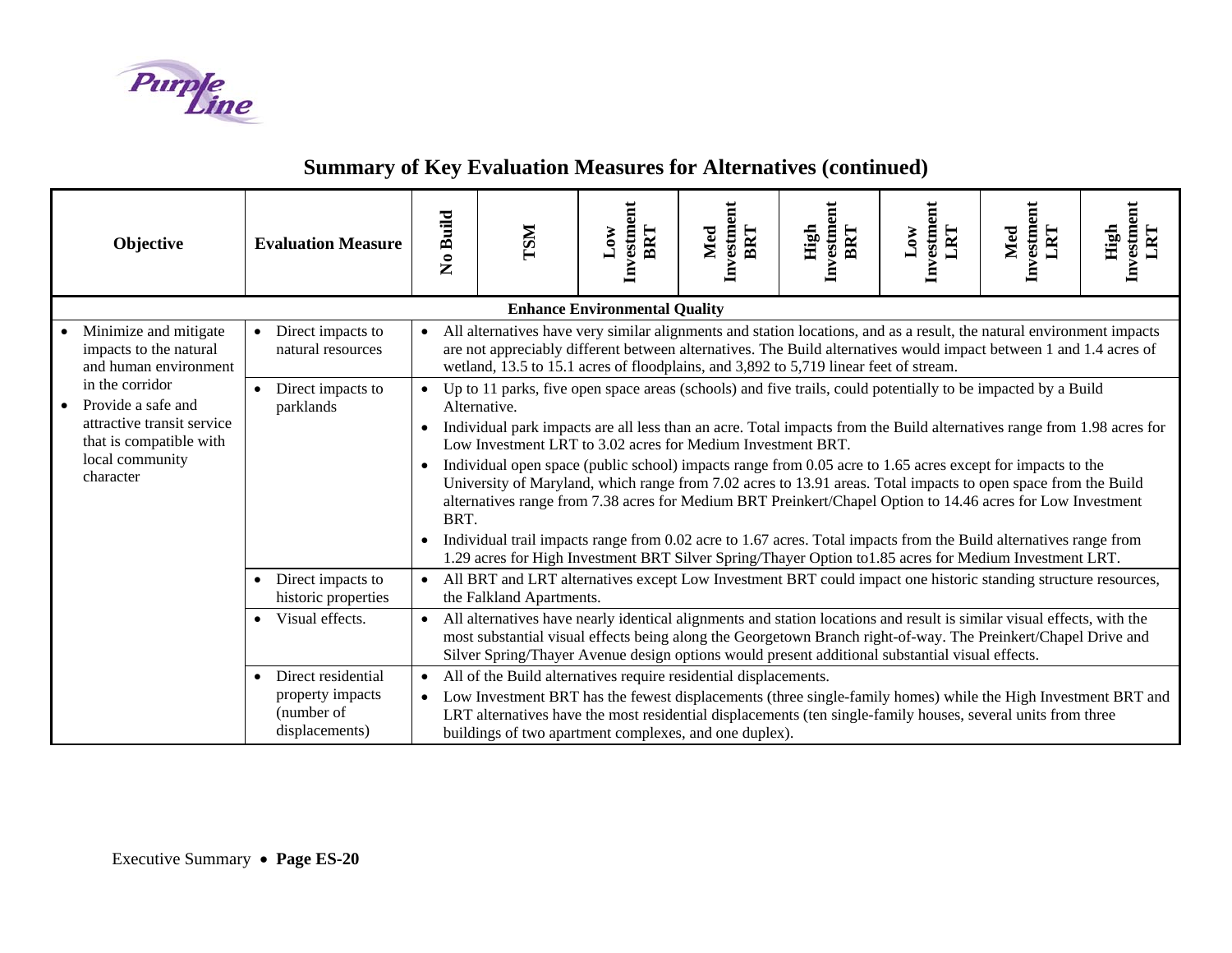

|  | <b>Objective</b>                                                     | <b>Evaluation Measure</b>                                                                 | <b>Build</b><br>$\tilde{\mathbf{z}}$ | <b>INST</b>       | $\overline{a}$<br>Investme<br>BRT<br>$_{\rm Low}$ | Investment<br>BRT<br>Med | Investment<br>High<br>BRT | ent<br>Investm<br>LRT<br>$_{\text{Low}}$ | Investment<br>LRT<br>Med | Investment<br>High<br>LRT |
|--|----------------------------------------------------------------------|-------------------------------------------------------------------------------------------|--------------------------------------|-------------------|---------------------------------------------------|--------------------------|---------------------------|------------------------------------------|--------------------------|---------------------------|
|  |                                                                      |                                                                                           |                                      |                   | <b>Optimize Public Investment</b>                 |                          |                           |                                          |                          |                           |
|  | Demonstrate that the<br>overall benefits of the                      | Total capital cost<br>$\bullet$<br>(\$2007 in million)                                    | --                                   | \$82.0            | \$386.0                                           | \$580.0                  | \$1,088.0                 | \$1,206.0                                | \$1,220.0                | \$1,635.0                 |
|  | transit improvements<br>warrant their capital and<br>operating costs | Annual operating<br>$\bullet$<br>and maintenance<br>costs (\$2007 in<br>millions)         | $\overline{\phantom{m}}$             | \$14.6            | \$17.3                                            | \$17.3                   | \$15.8                    | \$26.4                                   | \$25.0                   | \$22.8                    |
|  |                                                                      | Annual increase in<br>$\bullet$<br>operating subsidy<br>(\$2007 in millions)              | $\sim$ $\sim$                        | \$12.2            | \$14.0                                            | \$12.8                   | \$10.6                    | \$21.1                                   | \$19.4                   | \$16.0                    |
|  |                                                                      | FTA cost-<br>$\bullet$<br>effectiveness<br>measures<br>(cost per hour of<br>User Benefit) | --                                   | $\qquad \qquad -$ | \$18.24                                           | \$14.01                  | \$19.34                   | \$26.51                                  | \$22.82                  | \$23.71                   |
|  |                                                                      | Annualized cost per<br>$\bullet$<br>new rider relative to<br>No Build                     | $\overline{\phantom{a}}$             | \$8.98            | \$14.49                                           | \$14.29                  | \$19.76                   | \$22.96                                  | \$21.72                  | \$24.57                   |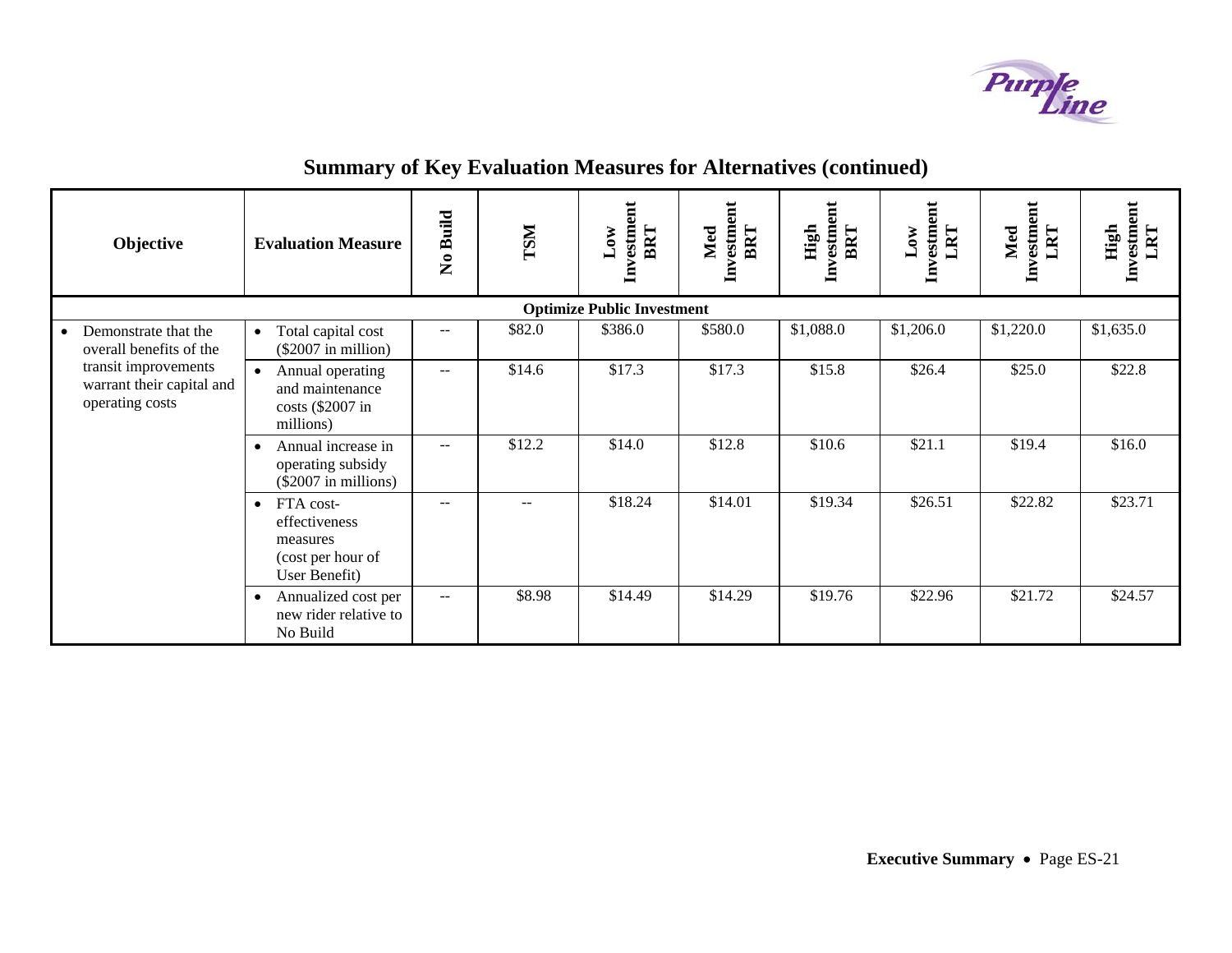

| Objective                                                                                                                                                                                                                          | <b>Evaluation Measure</b>                                                                                  | <b>Build</b><br>$\tilde{\mathbf{z}}$                                                                                                                                                                                                                                                                                                                                                                                                                                                                                                                                          | <b>INST</b> | vestment<br><b>BRT</b><br><b>MO'</b><br>팀 | vestment<br>${\color{blue} \mathbf{Med}}$                                   | High<br>estm<br>BRI | estment<br>RT<br>$\mathbf{W}$ | Investment<br>Med |  |
|------------------------------------------------------------------------------------------------------------------------------------------------------------------------------------------------------------------------------------|------------------------------------------------------------------------------------------------------------|-------------------------------------------------------------------------------------------------------------------------------------------------------------------------------------------------------------------------------------------------------------------------------------------------------------------------------------------------------------------------------------------------------------------------------------------------------------------------------------------------------------------------------------------------------------------------------|-------------|-------------------------------------------|-----------------------------------------------------------------------------|---------------------|-------------------------------|-------------------|--|
| <b>Support Local Plans for Economic and Community Development</b><br>Support local, regional,<br>Consistency with<br>Only the LRT alternatives support the Montgomery County Master Plan, which calls for LRT between Bethesda and |                                                                                                            |                                                                                                                                                                                                                                                                                                                                                                                                                                                                                                                                                                               |             |                                           |                                                                             |                     |                               |                   |  |
| and state policies and<br>adopted master plans                                                                                                                                                                                     | local, regional, and<br>state policies and<br>adopted master<br>plans                                      | Silver Spring, with a trail along the Georgetown Branch right-of-way. All Build alternatives would support the<br>Montgomery County Master Plan by constructing the permanent Capital Crescent Trail, although the Low<br>Investment BRT alternative would not build the permanent trail west of Jones Mill Road. The Prince George's<br>County Master Plan supports the Purple Line in general, but does not identify a specific alignment. Both<br>Montgomery and Prince George's Counties are in the process of developing functional master plans for the Purple<br>Line. |             |                                           |                                                                             |                     |                               |                   |  |
| Support potential for<br>transit-oriented<br>development at existing<br>and proposed stations in<br>support of local land<br>use plans                                                                                             | Number and size of<br>transit-oriented<br>development<br>opportunities<br>Potential for new<br>development | All alternatives have nearly identical alignments and station locations and similar volumes of service. Therefore,<br>these development measures are not a differentiating factor among the alternatives except Low Investment BRT,<br>which would not support the planned transit oriented development at Chevy Chase Lake. High Investment BRT and<br>LRT would not have a station at Fenton Street, would therefore not support transit-oriented development at this<br>location.                                                                                          |             |                                           |                                                                             |                     |                               |                   |  |
|                                                                                                                                                                                                                                    |                                                                                                            |                                                                                                                                                                                                                                                                                                                                                                                                                                                                                                                                                                               |             |                                           | <b>Support Attainment of Regional Clean Air Goals</b>                       |                     |                               |                   |  |
| Support attainment of<br>regional air quality<br>goals                                                                                                                                                                             | Change in regional<br>emission burden                                                                      | $\qquad \qquad -$                                                                                                                                                                                                                                                                                                                                                                                                                                                                                                                                                             |             |                                           | All alternatives produce small but beneficial changes in regional emissions |                     |                               |                   |  |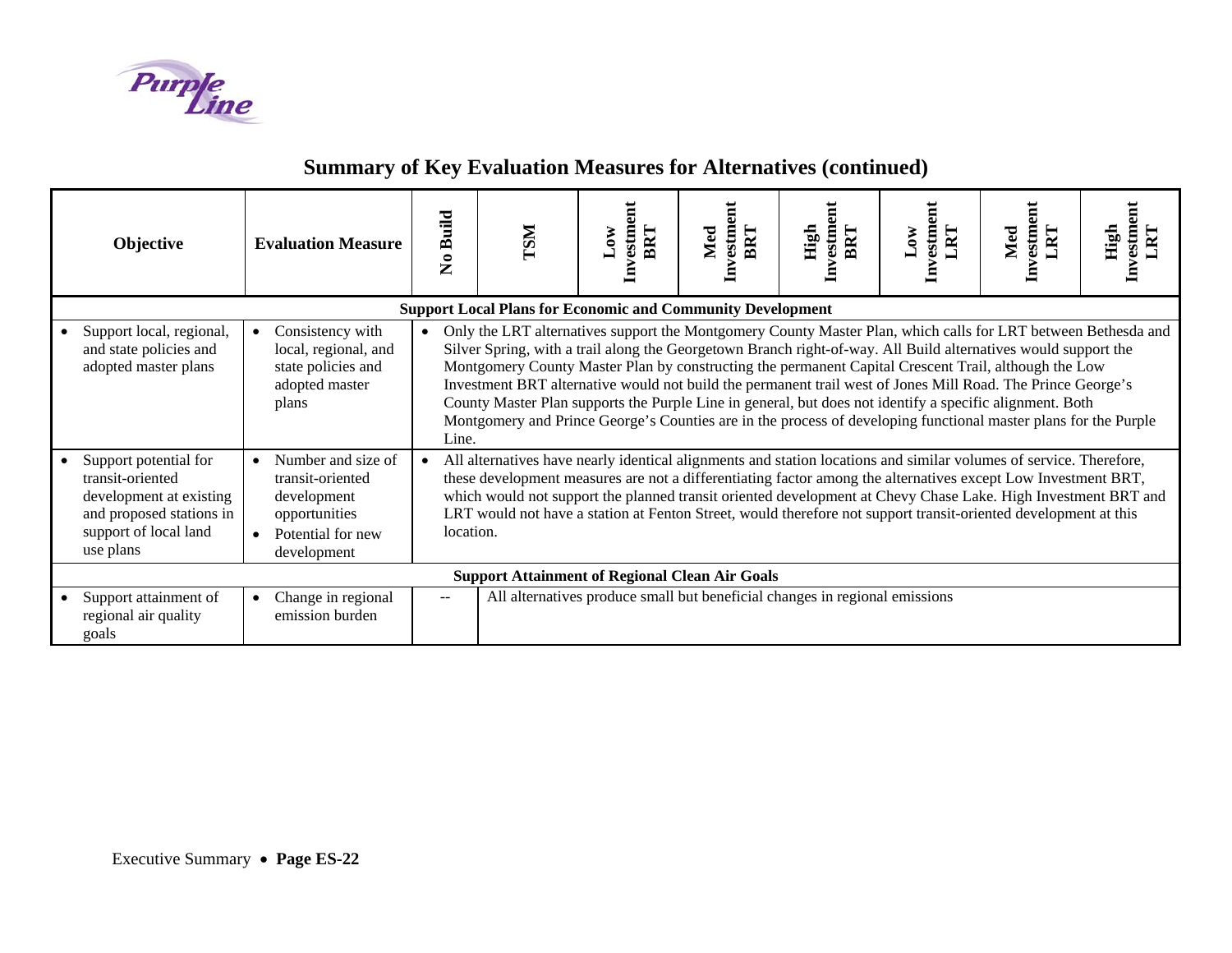

<span id="page-26-0"></span>leaving the Georgetown Branch right-of-way at Pearl Street operating on surface streets in downtown Bethesda, then returning to the Georgetown Branch right-or-way from Woodmont Avenue and continuing under the buildings on either side of Wisconsin Avenue. This would decrease the operating speeds of these alternatives. While this slower travel time would degrade the market attractiveness relative to the LRT alternatives for trips connecting to Bethesda Metrorail Station, these two alternatives would actually provide better access to the downtown Bethesda employment market. Low Investment BRT and the Medium Investment BRT variation via Jones Bridge Road, because of their routing along Jones Bridge Road and Woodmont Avenue, would have the slowest travel times between Silver Spring and downtown Bethesda although they would provide a direct connection to the National Institutes of Health/National Naval Medical Center area. However, these travel markets are already served by a number of transit services and are comparably or even better served by the other Build alternatives which use the Georgetown Branch right-of-way.

As the result of having similar alignments, station locations, and service plans, the attractiveness of the Build alternatives to the transit markets and the resulting user benefits would primarily be a function of the travel time improvement differences among the alternatives. The LRT Alternatives would attract more riders and new transit trips than the TSM and BRT Alternatives and would generate more user benefits. The High Investment alternatives under LRT and BRT would produce higher numbers of riders, new transit trips, and user benefits than their respective Medium and Low Investment Alternative counterparts or the TSM Alternative.

Due to the similarity of service, the number of residents, employees, transit-dependent populations, and zero-car household populations served by the alternatives would be virtually the same and therefore are not a differentiating factor among the alternatives.

For the same reason, transferring and interconnectivity to Metro, MARC, Amtrak, and bus services are not a differentiating factor among the alternatives, except that the BRT Alternatives would provide better connectivity with the existing bus facility at the Bethesda Metrorail Station.

In summary, High Investment LRT would be the most effective in addressing the mobility and accessibility objectives.

## **Improve transit operations efficiencies**

When transit vehicles operate in mixed traffic or shared roadways, including traversing roadway intersections, the potential for delays increases. This in turn decreases the reliability of the service and lessens operational efficiency. Because of the investment in tunnel segments, grade separations, and dedicated lanes, High Investment BRT and LRT would provide the most efficient and reliable operations. Low and Medium Investment BRT and LRT would provide these benefits to a lesser degree.

Service with improved operating speeds enables more efficient operations as it requires fewer vehicles and operators to provide the transit service. The BRT Alternatives would have lower operating costs than the LRT Alternatives. However, further refinement of the services' operating plans relative to the ridership demand level may lessen these differences. The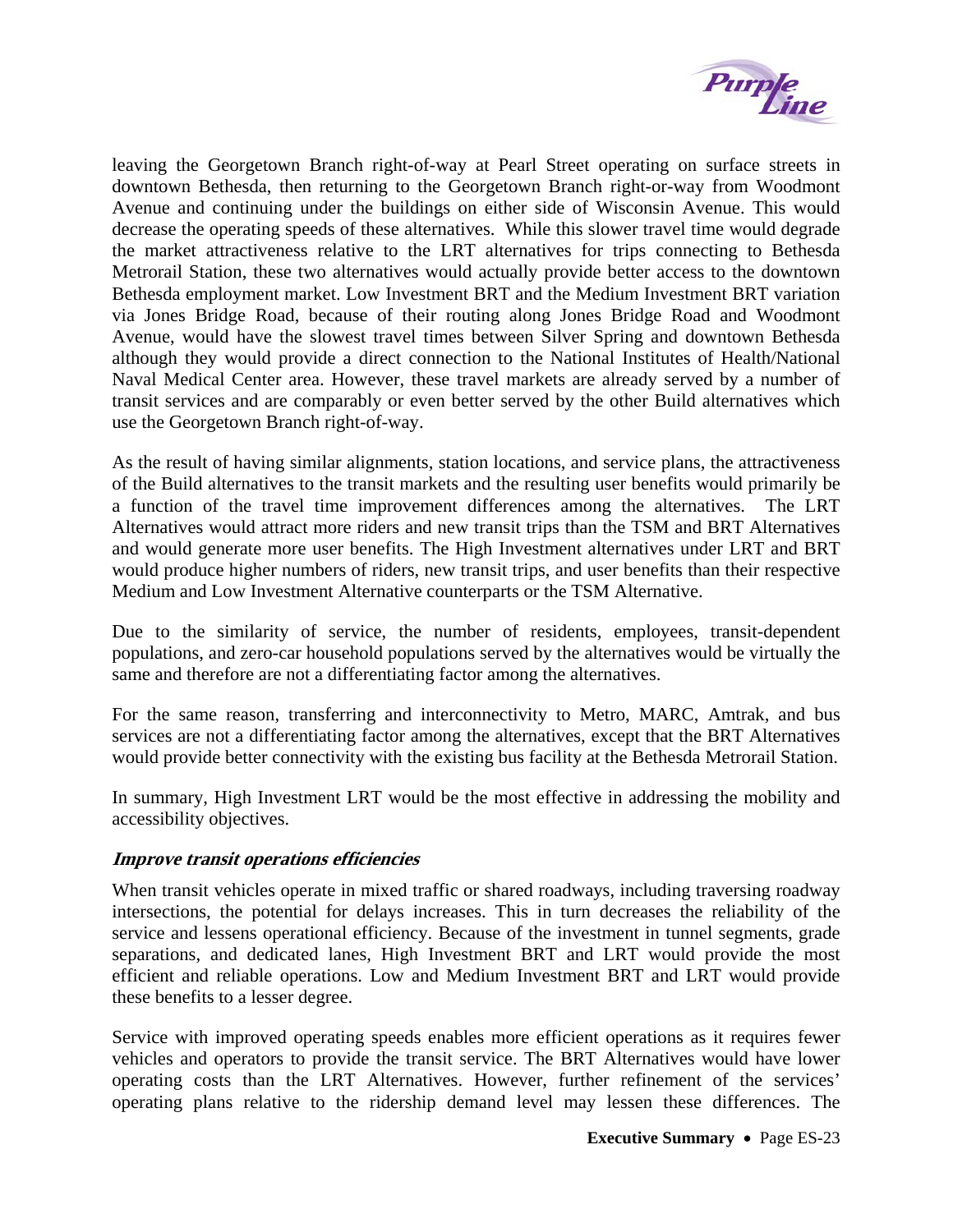<span id="page-27-0"></span>

incremental cost of adding more service is less for the LRT Alternatives than for the BRT Alternatives.

With the introduction of any one of the BRT or LRT Alternatives, as well as the TSM Alternative, there would be opportunities to adjust the existing and future bus network in the corridor in response to service redundancies, thereby reducing operating costs to the transit providers. These reductions would be similar across all alternatives.

#### **Enhance environmental quality**

All of the alternatives generally follow existing roadway or railroad rights-of-way. As a result, the environmental and community impacts are relatively minor in type and degree for projects of this nature. The roadways along which the alignment would run typically have high volumes of automobile, truck, and bus traffic operating along them.

The LRT and High Investment BRT Alternatives would have some tunnel segments, which would in certain instances run below ground under residential and commercial properties. The effects on the surface structures and communities would be negligible. The tunnel portals and tunnel vent and emergency exit shafts, where required, would be the most noticeable features.

Because all the alternatives would have similar alignment characteristics, impacts on parks, wetlands, historic properties, residential and business properties and other environmentally sensitive sites would be very similar between the alternatives, and are thus unlikely to be a key differentiating factor among the alternatives.

In some specific instances, the impacts are seen by some in the local communities as onerous – specifically the change in the character of the Georgetown Branch railroad right-of-way along which the Interim Georgetown Branch Trail is located. The re-introduction of rail operations with the LRT alternatives, in conjunction with the construction of the permanent Capital Crescent Trail segment, as called for in the Montgomery County Master Plan for several decades, or the introduction of BRT, would remove the trees within the right-of-way. The trees and vegetation on the properties abutting the right-of-way would be expected to remain and would maintain much of the tree cover and visual character. The design features and character of the transitway and trail are incorporated to mitigate these concerns. Some in the communities along certain street alignments, specifically Wayne Avenue, have concerns about LRT or BRT vehicles operating on the surface along this street adversely affecting the character of the street and adjoining neighborhoods. Others in the community view the introduction of these transit vehicles as compatible with the community character given that Wayne Avenue is already used by automobile, truck, and bus traffic.

## **Optimize public investment**

Transportation system user benefits, community and economic benefits, and environmental benefits would be generated by all the BRT and LRT alternatives to varying degrees depending on the specific attributes of the alternatives. These benefits would generally increase with increased levels of public capital investment. Ongoing public investment in operating and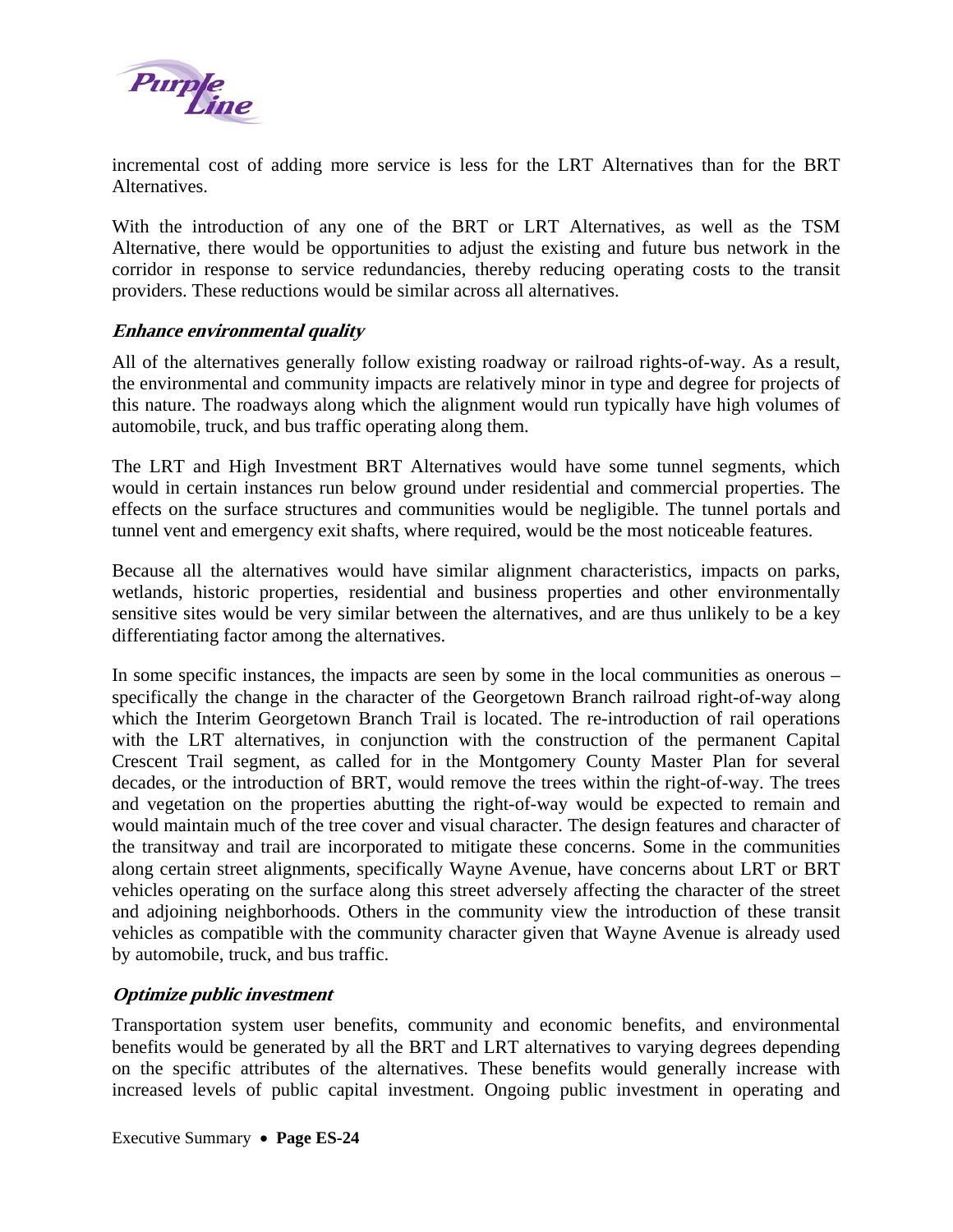

<span id="page-28-0"></span>maintenance of the transit service would also be required. All the alternatives generate benefits and support a number of public objectives.

One measure that is useful for the comparative evaluation of the alternatives to show the degree of increased user benefits for increasing level of capital and operating costs is the FTA New Starts cost-effectiveness measure. Based on this measure, the BRT alternatives would be slightly more cost-effective than the LRT Alternatives, with Medium Investment BRT being the most cost-effective. The Medium Investment LRT Alternative is the most cost effective of the LRT Alternatives. This demonstrates that the added investment in providing facilities that improve the operating speed and therefore the travel time for the Medium Investment Alternative generates more benefits relative to the costs than the Low Investment Alternatives. However, the incremental costs of providing additional facilities in the High Investment Alternatives relative to the Medium Investment Alternatives generate a diminishing rate of benefits.

## **Support economic and community development**

All alternatives except the No Build would generally support the established county master plans and the state Smart Growth policies. Only the LRT Alternatives support the Montgomery County Master Plan which calls for LRT with the permanent Capital Crescent Trail along the Georgetown Branch right-of-way. All of the Build alternatives except the Low Investment BRT would support the Montgomery County Master Plan by constructing the full final segment of the permanent Capital Crescent Trail.

The master plans of Montgomery and Prince George's County target communities and areas along the Purple Line corridor for economic and community development. They cite improved transit service and access as a supportive measure for achieving this development. For example, the Maryland-National Capital Park and Planning Commission/Redevelopment Authority of Prince George's County/City of Takoma Park *Community Development Initiatives in the University Boulevard Area* identifies the Purple Line as a supportive project for achieving this development.

All alternatives have nearly identical alignments and station locations and similar volumes of service and would support the established economic and community development plans of the counties and local jurisdictions along the corridor. Therefore, these development measures are not a differentiating factor among the alternatives.

## **Contribute to attainment of regional air quality standards**

All BRT and LRT Alternatives would attract automobile trips to transit, reducing automobile-generated mobile-source air pollutant emissions. Transit service is more fuel efficient and less polluting than automobile travel. High Investment LRT would attract the most automobile trips to transit. The LRT Alternatives attract more automobile trips to transit than the BRT Alternatives.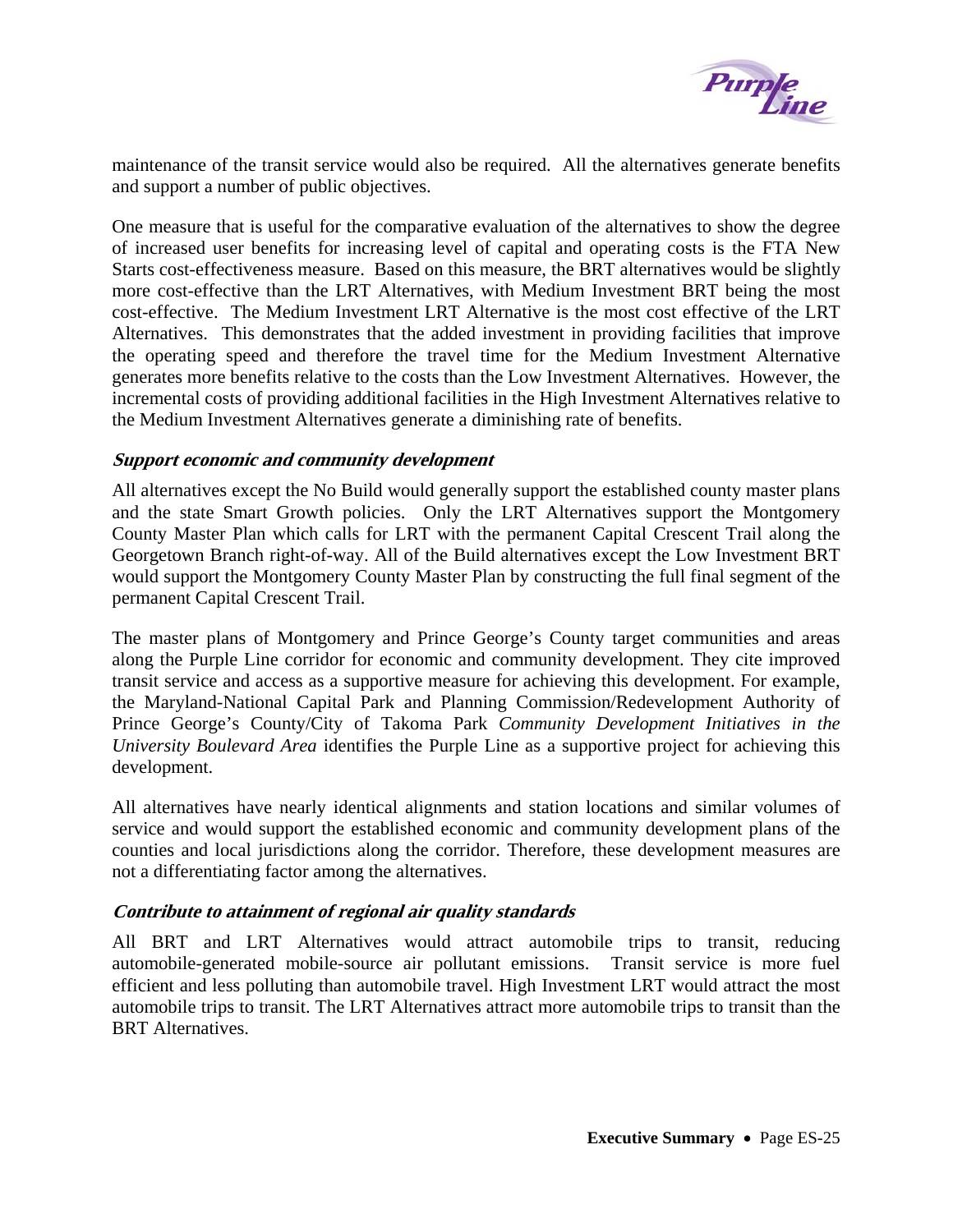<span id="page-29-0"></span>

# **Cost-Effectiveness**

The cost-effectiveness analysis is a mechanism comparing the total costs of a project to its benefits. A key measure used to determine the relative advantages of proposed transit systems is known as the cost-effectiveness index. This index is used to measure the benefits that users experience as a result of a new transit improvement, such as LRT or BRT service, compared with a TSM Alternative.

The Summary table presents the cost-effectiveness index for the alternatives. User benefits can accrue to users of fixed guideway transit services due to attributes of these systems not reflected strictly in terms of travel times and out-of-pocket costs. These are referred to as mode-specific attributes. The degree to which these additional benefits accrue to the users

#### **Mode-Specific Attributes**

These attributes account for perceived benefits that users feel they receive for amenities, comfort, reliability, safety and other characteristics of the mode.

depends on the definitions of the alternatives, including the guideway characteristics of the transit modal technologies. These would accrue to all the BRT and LRT Alternative users to varying degrees depending on the specific attributes of the alternative. The measure is very useful in the AA/DEIS for the comparative evaluation of the alternatives to show the degree of increased user benefits for increasing level of capital and operating costs. The lower the number, the more cost-effective the alternatives under this particular method are. It is also us eful for assessing the potential for New Starts funding.

additional facilities in the High Investment Alternatives relative to the Medium Investment Alternatives generate a diminishing rate of benefits. The results in the Summary table indicate that the BRT Alternatives are slightly more costeffective than the LRT Alternatives, with the Medium Investment BRT Alternative being the most cost effective under this measure. Medium Investment LRT is the most cost effective of the LRT Alternatives. This demonstrates that the added investment in providing facilities that improve the operating speed and therefore the travel time for the Medium Investment Alternative generates more benefits relative to the costs. However, the incremental costs for providing

purposes at this point, an alternative should have a "Medium-Low" rating and preferably a "Medium" rating. FTA defined ranges for rating projects submitted for FTA consideration for New Starts funding. These ranges are updated occasionally to account for cost escalation and other such factors. Currently, a measure above \$30.00 per hour is rated "Low," between \$24.00 and \$30.00 per hour is rated "Medium-Low," between \$23.99 and \$15.50 per hour is rated "Medium," between \$15.49 and \$12.00 is rated "Medium-High," and under \$12.00 per hour is rate "High." These will likely change by the time that a Purple Line Locally Preferred Alternative would be submitted to FTA for rating. All the alternatives would fall into the "Medium" range except for the Low Investment LRT which would fall into the "Medium-Low" range. For New Starts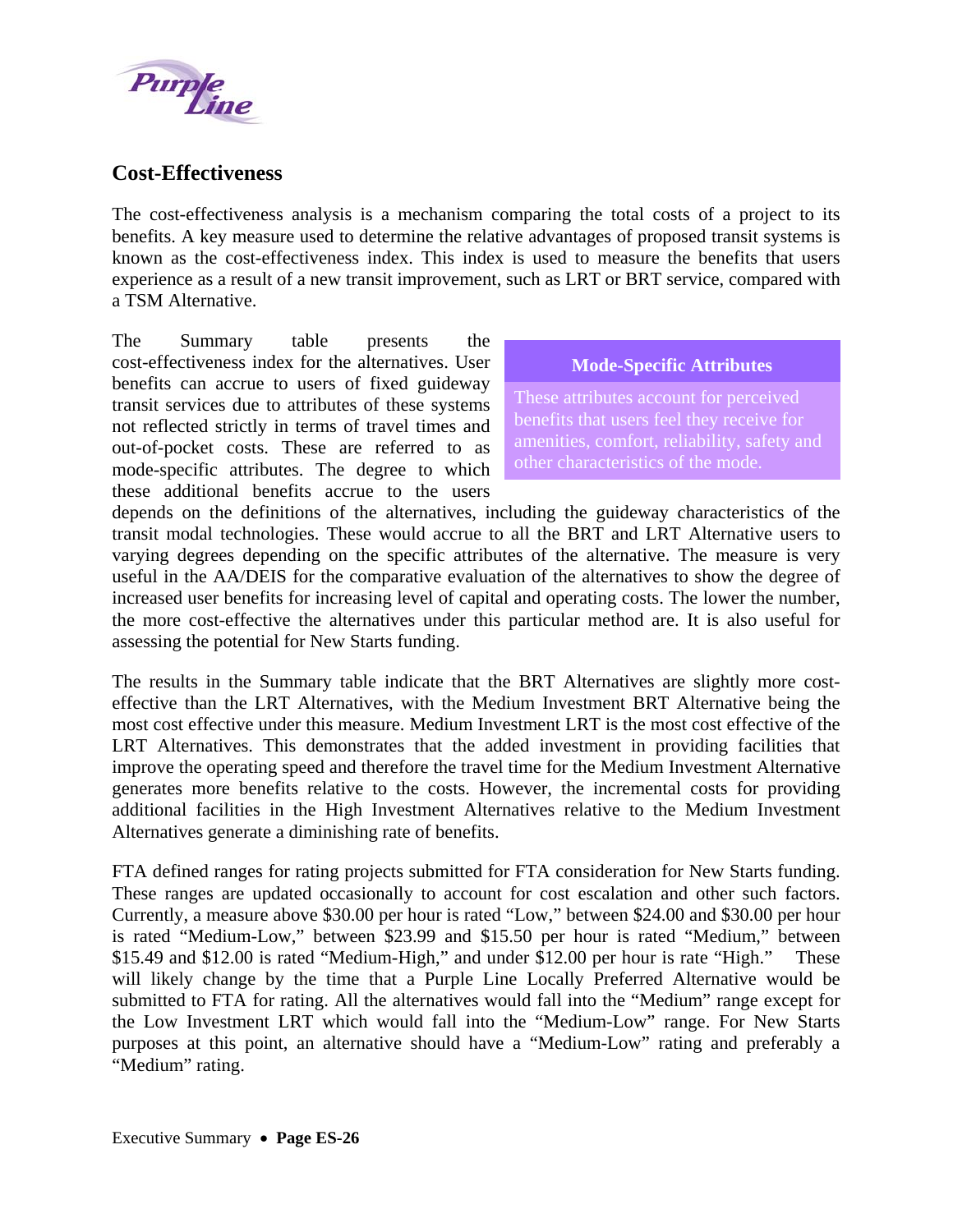

# <span id="page-30-0"></span>**Financial Feasibility**

Considerations of financial feasibility are based on the magnitude of the overall cost of the proposed transit improvements compared to the capacity of various funding programs available to fund it. The overall costs include both initial capital costs and the on-going costs of operations and maintenance. The funding sources include fare revenue from additional riders, federal programs, such as the FTA's New Starts program, State of Maryland funding, county and other sources, including private funding.

The proposed alternatives differ significantly in both capital and operating cost, ranging from a relatively minimal cost for the TSM and Low Investment BRT Alternatives to more than \$1 billion in capital costs and significant annual operating costs for the High Investment BRT and LRT Alternatives. However, for the purposes of the AA/DEIS evaluation, all of the alternatives are potentially feasible provided that they generate sufficient transportation benefits to meet the requirements of the relevant federal and state funding programs.

# **Equity**

Equity considerations generally fall within three classes:

- The extent to which the transit investments improve transit service to various population segments, particularly those that tend to be transit-dependent
- The distribution of the cost of the alternatives across population segments through the funding mechanism used to cover the local contribution to construction and operation
- The incidence of any significant environmental effects, particularly in communities immediately adjacent to proposed facilities

As discussed below, the mobility and accessibility, economic and community development, and environmental benefits of the Purple Line alternatives generally accrue to the residents of the corridor as well as to the Washington metropolitan region, while the relatively few adverse effects are borne primarily by those persons residing in the corridor. Established regional and federal funding mechanisms will be used for construction and operation of the selected alternative, and new funding sources will be used to prevent diversion of resources (funding, service, or infrastructure) from other parts of the region.

# **Service Equity**

All of the proposed alternatives except the No Build, and including the TSM, would improve both the travel time and the reliability of the transit service in the corridor. The proposed alternatives would function as both a line haul service connecting the major activity centers and communities along the corridor, and as a "collector-distributor" for trips using the Washington, DC area's extensive regional transit system, including the Metrorail, MARC, Metrobus, and local transit services operating in the two counties, and as an intra-corridor service for trips generated within the corridor. All alternatives would provide improved access to the corridor's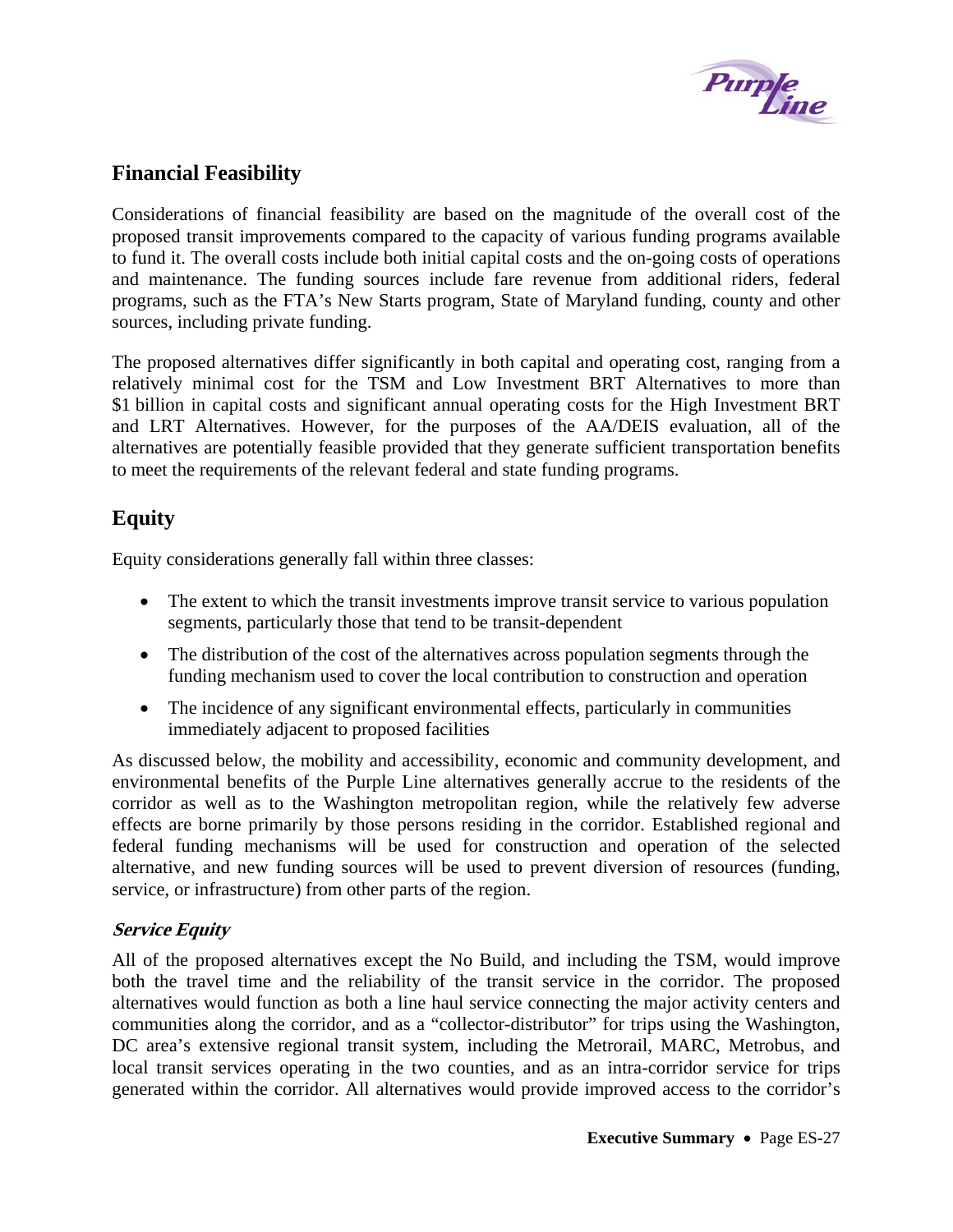<span id="page-31-0"></span>

employment centers; educational facilities; health centers; and institutional, cultural, recreational, entertainment, open space, retail, and governmental resources. No one group would receive a disproportionate share of these benefits to the detriment of another group.

# **Financial Equity**

If a Build Alternative is selected, it is expected that it would be financed by a combination of federal, state, and local funds. The existing funding structures of the MDOT/MTA, Montgomery and Prince George's Counties, and WMATA will continue to fund existing services and capital programs throughout the region. A combination of new federal, state, and local funding and, potentially, new sources of local funds, including new taxes, could be employed. The use of established federal and regional sources means no one group in the corridor or the region receives a disproportionate share of the financial burden of the capital and operating and maintenance costs relative to the benefits received. No financial equity considerations are raised by the project, either in terms of the source of subsidy or the level of fare payments required of passengers.

## **Environmental Equity**

Expanded transit services, whether TSM, BRT, or LRT, provide environmental benefits to the region. By increasing transit use and attracting trips from automobiles, the alternatives reduce emissions and energy, although these reductions are a relatively small proportion of the regional totals. The daily reduction in automobile trips ranges from 11,400 to 20,500 for the Build alternatives. BRT and LRT are expected to better support the local plans for economic development and community development benefits to residents of the region and the corridor compared to the TSM Alternative because of the higher number of riders attracted to the service. While there are some adverse proximity effects for those communities who back on to the Georgetown Branch right-of-way purchased over two decades ago for, and designated in the *Georgetown Branch Master Plan* for a joint transitway and trail facility, and along some of the street-running surface alignments, these communities would have access to the improved transit services provided and would be among the beneficiaries of the mobility and accessibility improvements.

# **Trade Offs**

An overall assessment of how well each of the alternatives helps attain local goals and objectives involves consideration of all areas and measures described above. Moreover, it is dependent upon the relative priorities and value judgments placed on the individual items. Thus, while the AA/DEIS report provides the necessary quantitative and qualitative assessments needed as a basis for decision making, the final evaluation of performance of alternatives with respect to the attainment of local goals and objectives requires a collective analysis of the trade-offs involved in comparing relative advantages and disadvantages of the alternatives in each of the subject areas analyzed.

Transportation services and facilities connect people with their jobs, education, recreation, and other personal needs. Transportation services and facilities are essential for developing and

Executive Summary • **Page ES-28**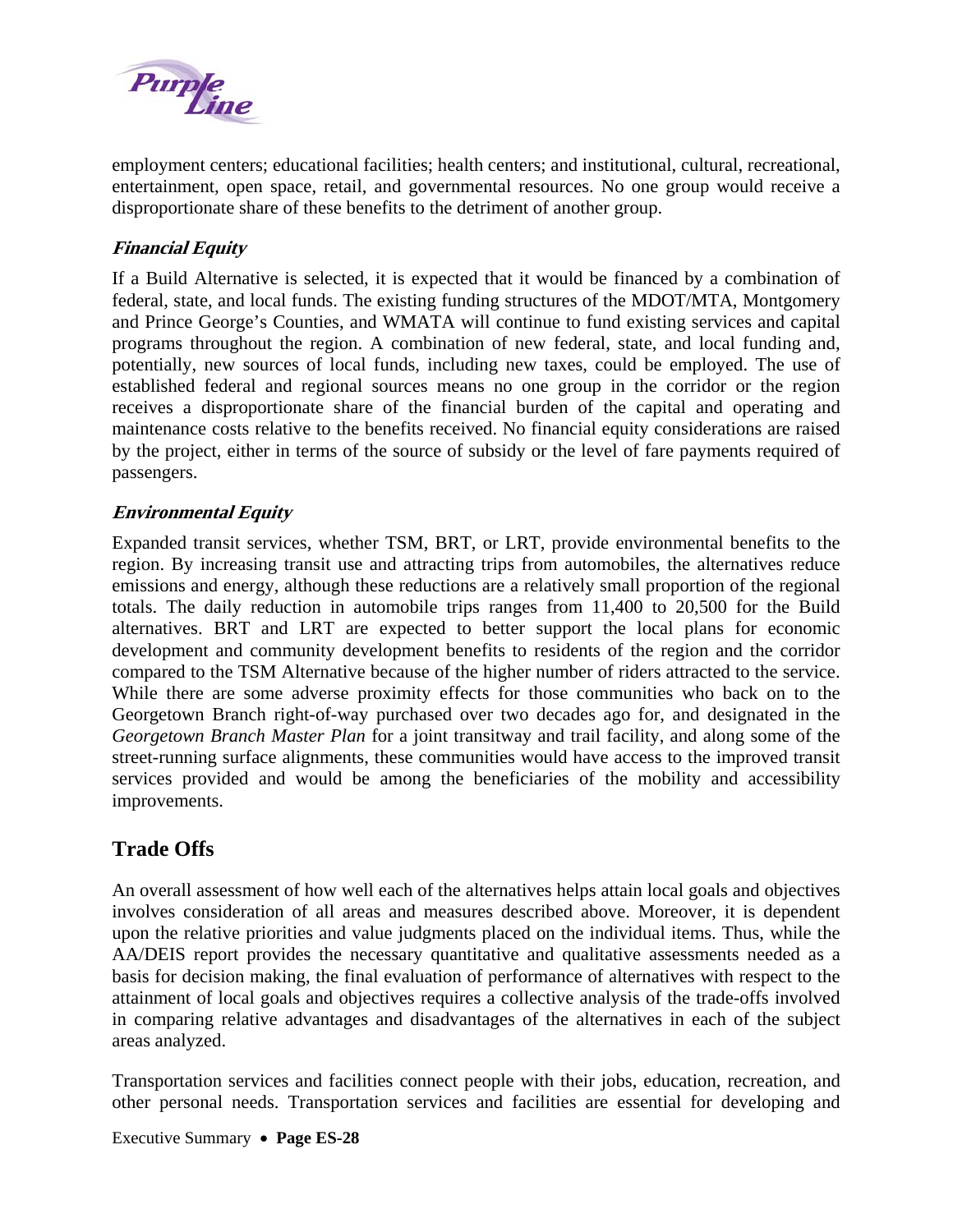

sustaining the economy; they shape and affect our communities and environment. Thus investments in transportation, particularly public investment in higher performing transit improvements, are intended to achieve objectives well beyond just mobility. Economic development, community development, and environmental objectives and measures must be considered along with mobility objectives when evaluating the high capacity transit alternatives for the corridor.

The No Build Alternative would leave unaddressed the mobility problems for the circumferential travel patterns to, from, and between the major activity centers, the residential communities, and the regional transit system network in the corridor, especially the Metrorail system. It leaves unaddressed the economic and community development, environmental, and master plan goals established for communities and jurisdictions along the corridor.

The TSM would address these problems to a limited degree leaving much of the needs and goals unaddressed or under-addressed.

All the BRT and LRT Alternatives address the mobility problems and needs and the economic and community development, environmental, and master plan goals established for communities and jurisdictions in the corridor. These goals would be maximized by the higher investment in LRT Alternatives and particularly the High Investment LRT Alternative. The capital cost and annual operating subsidy required for this alternative are substantial and would require a large commitment of federal, state, and local financial resources. A substantial amount of the benefits would be achieved by the Medium Investment LRT Alternative but at a lower cost. The BRT Alternatives would require lower capital and annual operating subsidy investments and commitment of financial resources, but would provide lower achievements of the mobility and other needs and objectives.

An issue generating a high degree of interest in Chevy Chase and the Columbia County Club area is the use of the Georgetown Branch railroad right-of-way along which the Interim Georgetown Branch Trail is located. The re-introduction of rail operations with the LRT Alternatives, or introduction of Medium or High Investment BRT, in conjunction with the construction of the permanent Capital Crescent Trail segment, as called for in the Montgomery County Master Plan for several decades, would remove essentially all of the trees within narrower portions of the right-of-way. The trees and vegetation on the properties abutting the right-of-way would be expected to remain and maintain much of the tree cover and visual character. The design features and character of the transitway and trail are intended to minimize the impacts. The No Build and TSM Alternatives would not use the Georgetown Branch rightof-way but as described above would not address the needs and objectives for the project. The only Build Alternative that would avoid the use of this segment of the Georgetown Branch right-of-way west of Jones Mills Road would be Low Investment BRT. In addition to shifting any concerns of operating the transit service to other communities along Jones Bridge Road, this alternative also would be the least effective Build Alternative in addressing the corridor needs and project objectives. Further, the Jones Bridge Road alignment is not in the County master plans and as such, was never subject to the public review required under the master planning process. The Low Investment BRT runs adjacent to the National Naval Medical Center, which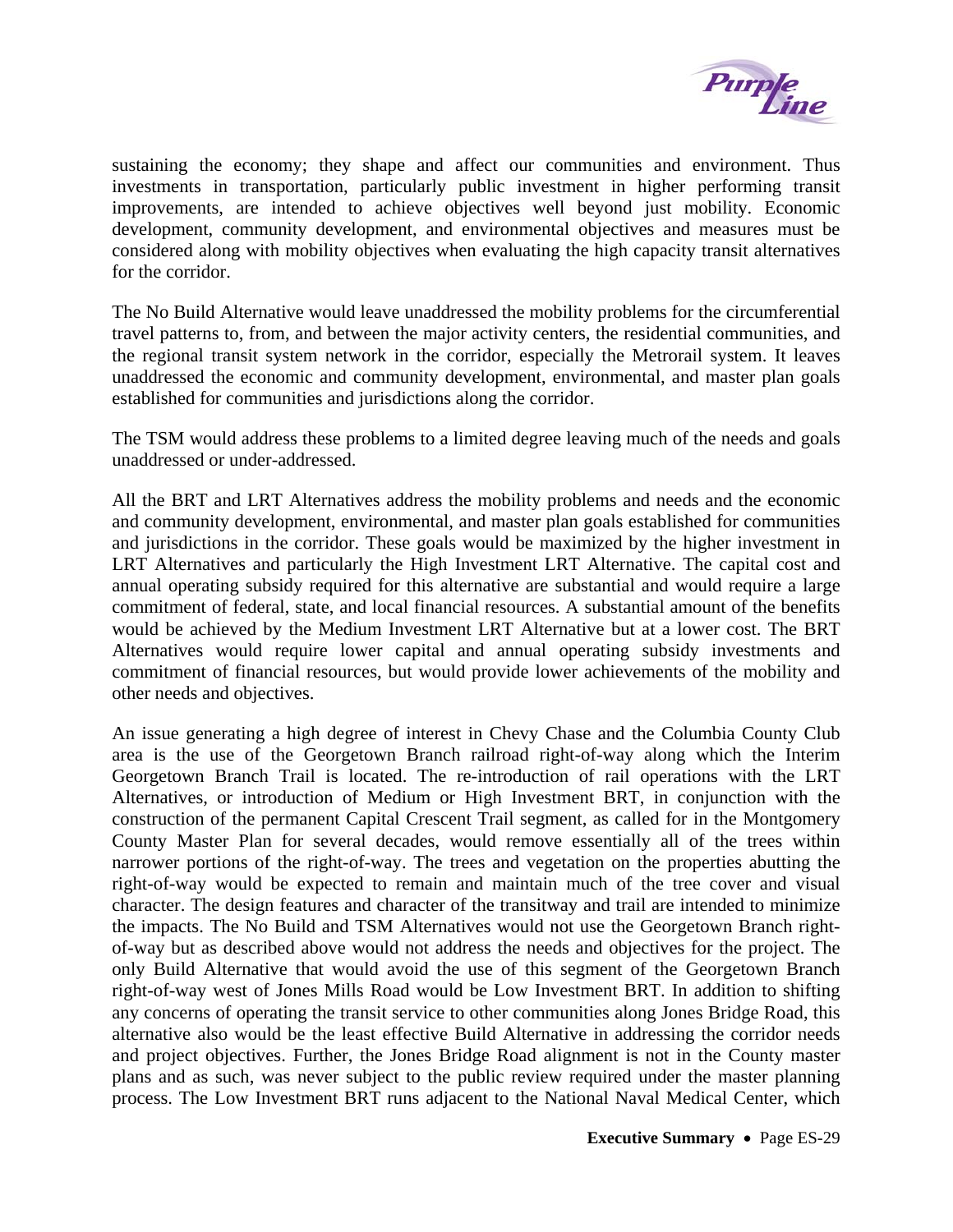<span id="page-33-0"></span>

will be the site of growth in employment and activity from the BRAC program, nonetheless, all other Build alternatives provide comparable, if not better transit access and service in combination with existing Metrorail and bus services. The Build alternatives that use the full extent of the Georgetown Branch right-of-way are not only faster, but would also provide more reliable service.

Tunneling and other types of underground construction of the alignments require a much higher expenditure of capital funds than surface or even aerial alignments. The Build alternatives would employ tunnel sections where they would be required for topographic conditions or where they would provide operating speed improvements over surface alignments. The trade off of the higher capital cost and increased mobility benefits was discussed earlier. Tunnels or underground construction, suggested for the Georgetown Branch right-of-way as an impact avoidance measure, provide no operating speed or mobility benefits while substantially increasing the capital cost; thereby lessening the cost-effectiveness of the alternative in the FTA New Starts rating. Similar suggestions for longer tunnels in response to community concerns, specifically along Wayne Avenue, would have similar effects as the tunnel segment provides little improvement in the mobility benefits relative to the higher capital cost.

Notwithstanding the effectiveness and cost-effectiveness of the Build alternatives, the availability of state and federal capital funds may limit what could ultimately be spent for the implementation of a project in the corridor. Considerations of other transit projects in the state, other transportation, and other funding priorities, and availability of federal funds may establish an upper limit on what could be invested in the corridor. The response could involve: selecting an alternative that falls within the funding availability, implementing only a portion of an alternative (minimal operating segment or MOS) either as the full extent of the project or as an initial phase of the project with other phases implemented later; or deferring the implementation of a project until funding for the locally preferred alternative is available.

# **Where We Are in the Planning Process**

The AA/DEIS is part of the Environmental Planning Process outlined in the following graphic. Ultimately, the State of Maryland will decide which alternative (No Build, TSM or one of the Build alternatives) is the Locally Preferred Alternative for the corridor. If a Build

Alternative is chosen, MTA would prepare a Final Environmental Impact Statement (FEIS), documenting the decision, and then ultimately a Record of Decision would be issued by the FTA allowing Final Design, right-of-way acquisition, and construction activities to proceed.

# **Next Steps**

MDOT and MTA will select a Locally Preferred Alternative from among the current alternatives and options. The State of Maryland will consider information contained in the AA/DEIS, available funding, and public comments received during the AA/DEIS comment period in making their decision. When the preferred alternative is chosen, operational and construction effects will be further evaluated and included in the Final EIS.

Executive Summary • **Page ES-30**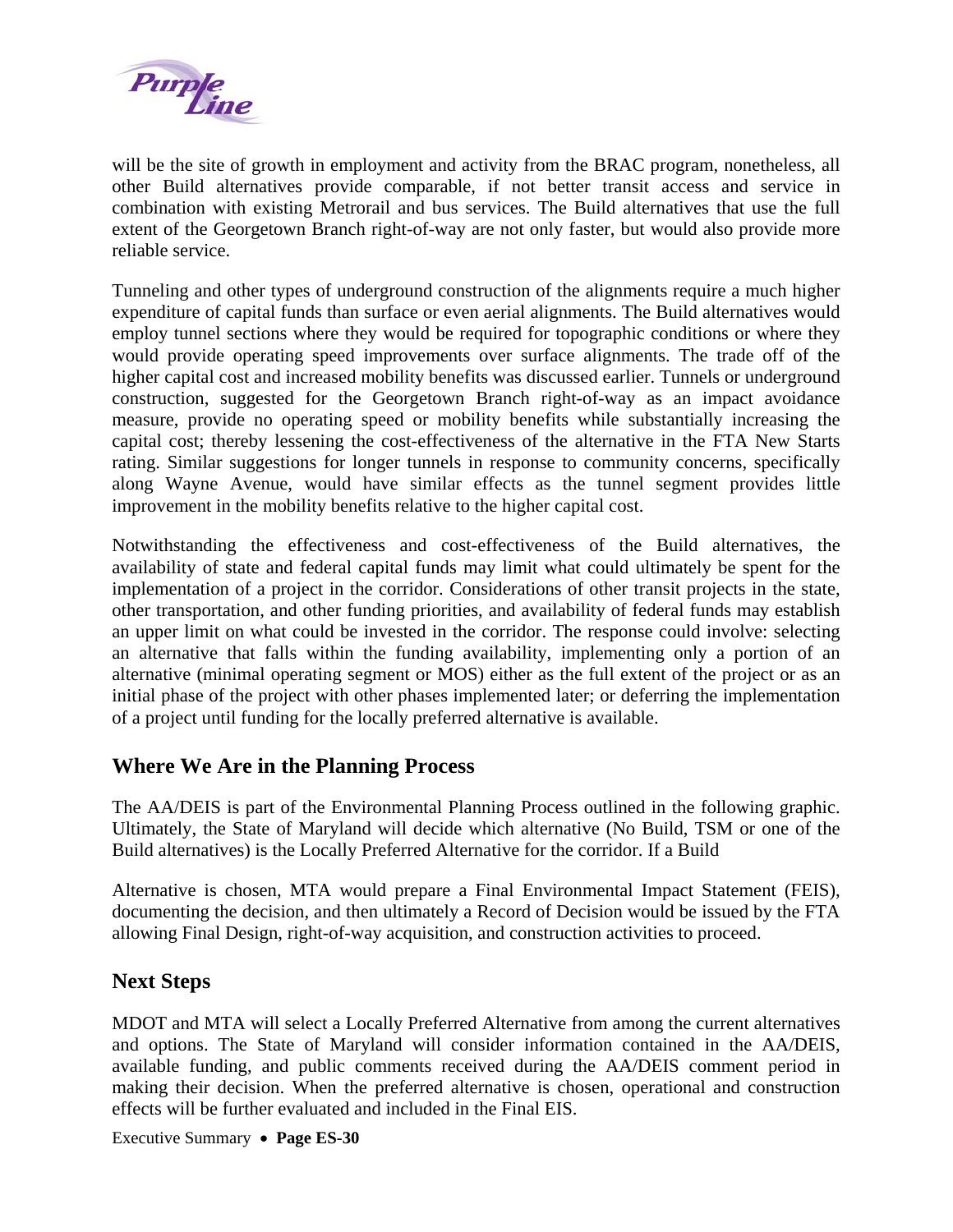

The information presented in the AA/DEIS will be made available to the public and agencies for review and comment in the August-September 2008 time frame. A series of public hearings will be held at several locations in the Purple Line corridor to provide an opportunity for the public to submit comments on the document and input to the decision on selecting the Locally Preferred Alternative. In response to a request from the public, an extended 90-day circulation and comment period will be provided.

The State of Maryland will review the public and agency comments, and in consultation with the counties, local jurisdictions, elected officials, and involved transit providers, make a decision on a Locally Preferred Alternative. The decision will identify the transit mode and the level of investment, recognizing the No Build and TSM Alternatives are among the choices for the decision makers. Based on comments and review of the technical results, some refinement of the selected alternative may involve decisions on any design options and incorporation of certain features from other alternatives. Considerations by the State of Maryland with regard to the Corridor Cities Transitway Corridor and the Baltimore Red Line Corridor, as well as other transportation priorities, may affect the phasing and timing of the Locally Preferred Alternative implementation.

In spring 2009, the MTA expects to submit a New Starts Criteria package for the Purple Line Locally Preferred Alternative to the FTA. Once FTA rates the project, and assuming a recommended rating, MTA will submit a Request to Initiate Preliminary Engineering to the FTA.

During Preliminary Engineering, the Locally Preferred Alternative will be further developed, technical and community and natural environmental impact assessments and mitigation measures further refined, and an implementation plan developed. During Preliminary Engineering, the FEIS will be prepared and circulated for comments. The FEIS will include responses to comments submitted on the AA/DEIS, as well as commitments on mitigation and required resource permits. Following the review of FEIS comments, FTA would issue a Record of Decision completing the federal environmental review process.